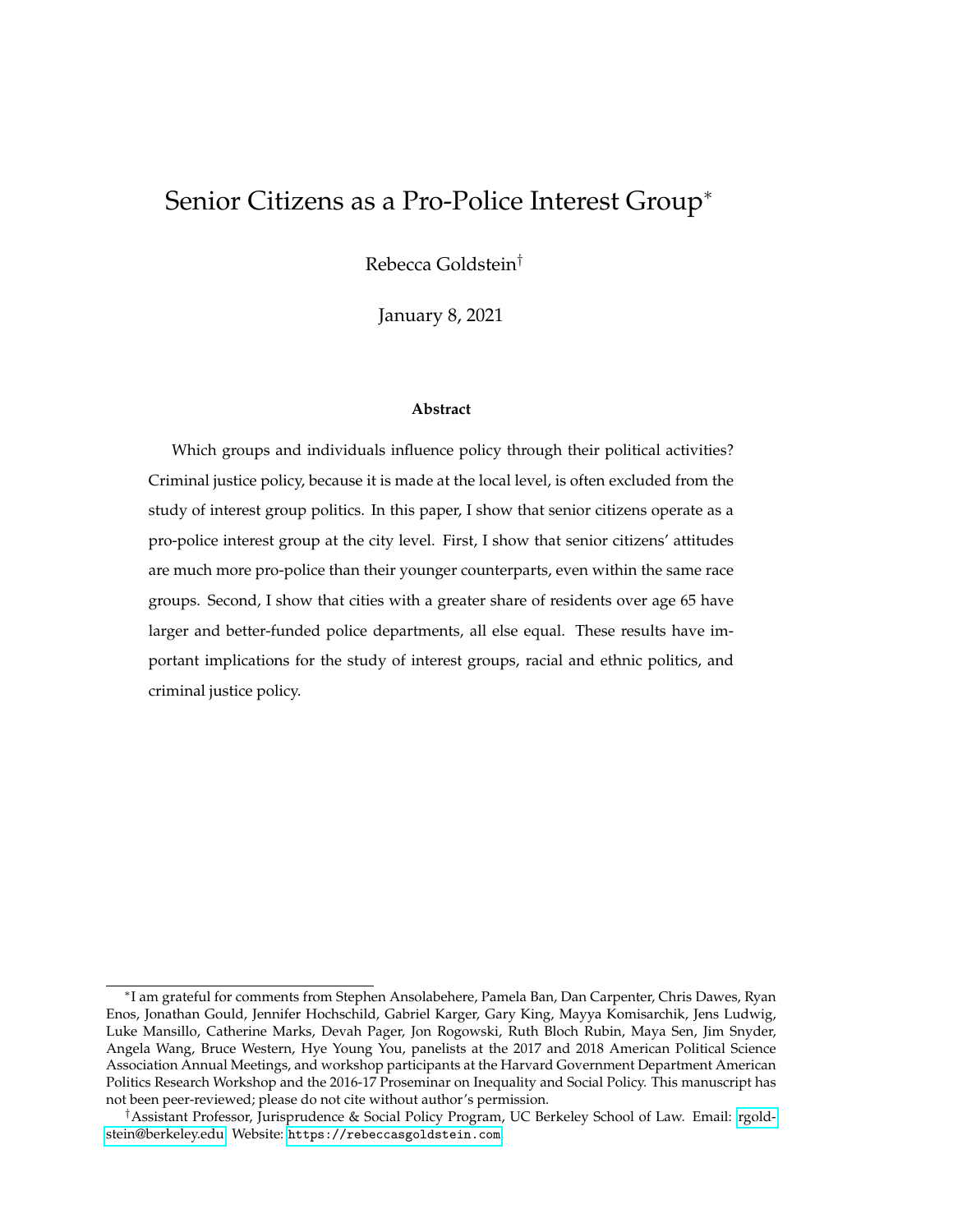## **1 Introduction**

Which groups and individuals influence policy through their political activities? This question has been of interest to political scientists since at least [Dahl](#page-24-0) [\(1961\)](#page-24-0). But with some notable exceptions [\(Anzia 2013;](#page-24-1) [Hankinson 2018\)](#page-26-0), almost all research on interest groups and their influence concerns national politics (e.g. [Gilens and Page](#page-25-0) [\(2014\)](#page-25-0); [Fouirnaies and](#page-25-1) [Hall](#page-25-1) [\(2018\)](#page-25-1)). This leads to a gap in our understanding of the influence of interest groups in areas where policy is made either primarily or entirely at the local level – which are some of the policy areas which most directly influence citizens' day-to-day lives.

One such policy area is policing. For many Americans, police officers are the only state representatives with whom they regularly interact [\(Soss and Weaver 2017\)](#page-28-0). While some studies have documented the political consequences of policing policy [\(Weaver and](#page-29-0) [Lerman 2010\)](#page-29-0), fewer have examined the political forces that shape policing policy in the first instance – and those that do focus almost entirely on the role of race in determining policing preferences and political participation [\(Eckhouse 2019\)](#page-25-2).

In this paper, I marshal several types of evidence to show that the current generation of senior citizens constitute a pro-police interest group at the local level. First, I use an original survey question written for the 2016 Cooperative Congressional Election Survey (CCES) to show that seniors have much stronger preferences for additional policing than non-seniors, even when controlling for age-correlated demographic variables such as race, income, and home ownership status. Indeed, age is a much better predictor of support for additional policing than race is, holding other relevant demographic variables constant. Second, I use General Social Survey (GSS) data from the 1970s to the 2010s to show that this difference is likely a cohort effect, rather than an effect of numeric age. Finally, I provide suggestive evidence that seniors successfully influence the size and budget of local law enforcement agencies by combining police agency data from the 2007 and 2013 Law Enforcement Management and Administration Surveys (LEMAS) with data from the 2010 and 2015 American Community Survey (ACS) 5-year demographic estimates.

This paper makes several contributions to the research literature. First, by showing that age differences are more important than race differences in explaining preferences for policing, I show how the relative youth of racial minorities may lie behind many differ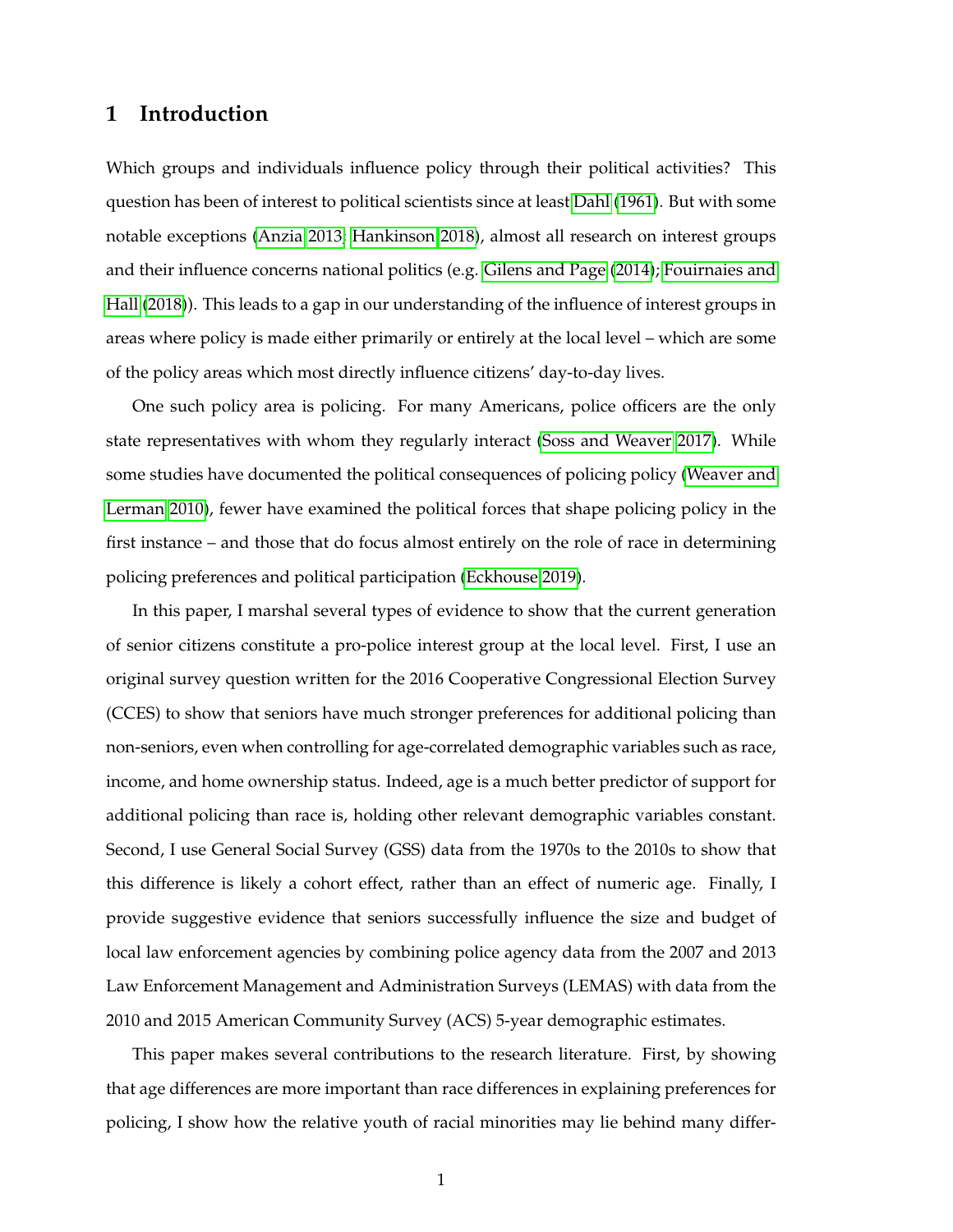ences in policy preferences that have traditionally been attributed to race, and may help to explain why those minority groups' interests are often poorly represented in American politics. Second, even though there is scant evidence of policy being biased towards those who turn out to vote at high rates, this analysis provides novel evidence that, for citylevel police policy, policy reflects the preferences of the median voter rather than those of the median individual (since the median voter is much older than the median individual). Finally, these results have implications for understanding crime policy. Preferences for policing among older Americans of all races – the citizens most likely to vote – may explain the persistence of large police departments, even in the face of a nationwide decline in violent crime over the past generation and significant recent criticism of aggressive policing tactics.

## **2 Age, policy preferences, and political participation**

The classic definition of an interest group is "any group that is based on one or more shared attitudes and makes certain claims upon other groups or organizations in the society" [\(Truman et al. 1971\)](#page-29-1). Senior citizens already operate as a national-level interest group through organizations such as the National Council of Senior Citizens and the American Association of Retired Persons [\(Hrebenar and Scott 2015\)](#page-26-1). And Sarah Anzia has discovered that senior citizens operate as a city-level interest group in the formation of local transportation policy [\(Anzia 2019\)](#page-24-2).

Previous research has found that older and younger individuals have divergent opinions of education spending [\(Poterba 1998\)](#page-28-1), entitlement programs [\(Pampel and Williamson](#page-27-0) [1989\)](#page-27-0), and redistribution [\(Sørensen 2013\)](#page-28-2). Although older people clearly have material interests in funding certain social programs (such as Social Security and Medicare) over others (such as primary education) at the margin, it is likely that period and cohort effects such as the baby boom, liberalizing social norms, and drastically increased rates of college completion throughout the 20th century all also shape observed differences in policy preference between older and younger Americans [\(Schwadel and Garneau 2014\)](#page-28-3).<sup>[1](#page-0-0)</sup>

 $<sup>1</sup>$ Age is also closely correlated with partisan identification, which may seem on the surface to explain</sup> its importance in determining policing policy. Older Americans are much more politically conservative and much more likely to identify with the Republican Party than younger Americans [\(Fisher 2008,](#page-25-3) [2010\)](#page-25-4). So-called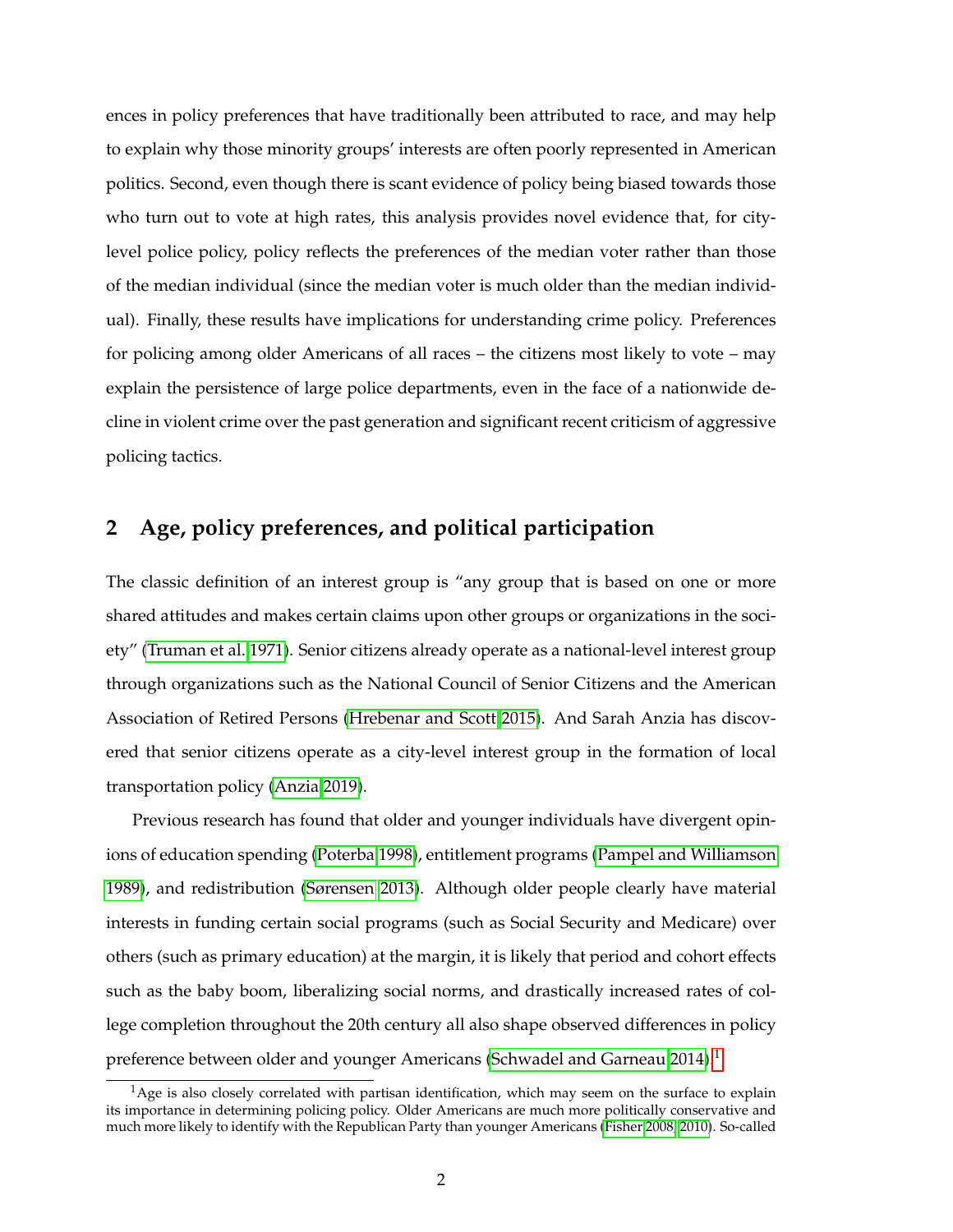Existing research on public opinion of policing (and anticrime policy more generally), however, is almost singularly focused on the role of race and racism in opinion [\(Kinder,](#page-26-2) [Sanders, and Sanders 1996;](#page-26-2) [Hurwitz and Peffley 2005;](#page-26-3) [Gilliam Jr and Iyengar 2000;](#page-25-5) [Unn](#page-29-2)[ever and Cullen 2010\)](#page-29-2). Even studies of attitudes towards policing that find that age is a better predictor of attitudes than race is ignore this result in favor of extensive discussion of race differences [\(Howell, Perry, and Vile 2004;](#page-26-4) [Weitzer and Tuch 2005;](#page-29-3) [Rosenbaum et al.](#page-28-4) [2005\)](#page-28-4). Research directly related to older persons and the police is primarily concerned with older persons' fear of criminal victimization, and the fact that fear of criminal victimization seems to increase with age even as the real risk of victimization decreases [\(Snedker](#page-28-5) [2002;](#page-28-5) [Ferraro 1995;](#page-25-6) [Jackson 2004\)](#page-26-5).

Age-based differences in public opinion about policing matter in part because of an age-based political participation gap. Higher levels of political participation and civic engagement among older Americans as compared to younger Americans is a basic fact of American politics and has been the object of scholarly study for decades [\(Glenn and](#page-25-7) [Grimes 1968;](#page-25-7) [Strate et al. 1989;](#page-29-4) [Timpone 1998;](#page-29-5) [Schlozman, Verba, and Brady 2012\)](#page-28-6). Even in the 2008 presidential election, when turnout among young voters was historically high, voters over 65 were 54% more likely to turn out than those aged 18 to 24 [\(Southwell 2016\)](#page-29-6).

There are reasons to suspect that age-based gaps in political participation translate into policies that more closely track the preferences of older rather than younger citizens. Political scientists have long been concerned with how low rates of political participation in some demographic groups can translate into policies that disadvantage those groups [\(Lijphart 1997;](#page-26-6) [Citrin, Schickler, and Sides 2003\)](#page-24-3). That concern is especially warranted in local elections, where turnout tends to be low overall and relatively small demographic groups have the power to be electorally decisive [\(Hajnal and Trounstine 2005\)](#page-26-7). Indeed, mounting empirical evidence, including the findings in this paper, suggests that municipal governments are often disproportionately responsive to citizens who participate in

law-and-order issues have long been more central to conservative than to liberal politics in the United States [\(Edsall and Edsall 1992;](#page-25-8) [Scheingold 2011\)](#page-28-7). To the extent that voters form policy preferences based on the preferences of their preferred party's elites, rather than choosing their preferred party to accord with their preexisting policy preferences [\(Lenz 2013;](#page-26-8) [Achen and Bartels 2017\)](#page-24-4), Republican Party identifiers will be much more supportive of a law-and-order platform. Even gerontologists have noted the extent to which political conservatism is a defining identity of the current generation of older Americans [\(Hudson 2018\)](#page-26-9). The data analysis, though, shows that age differences persist even when holding party identification constant.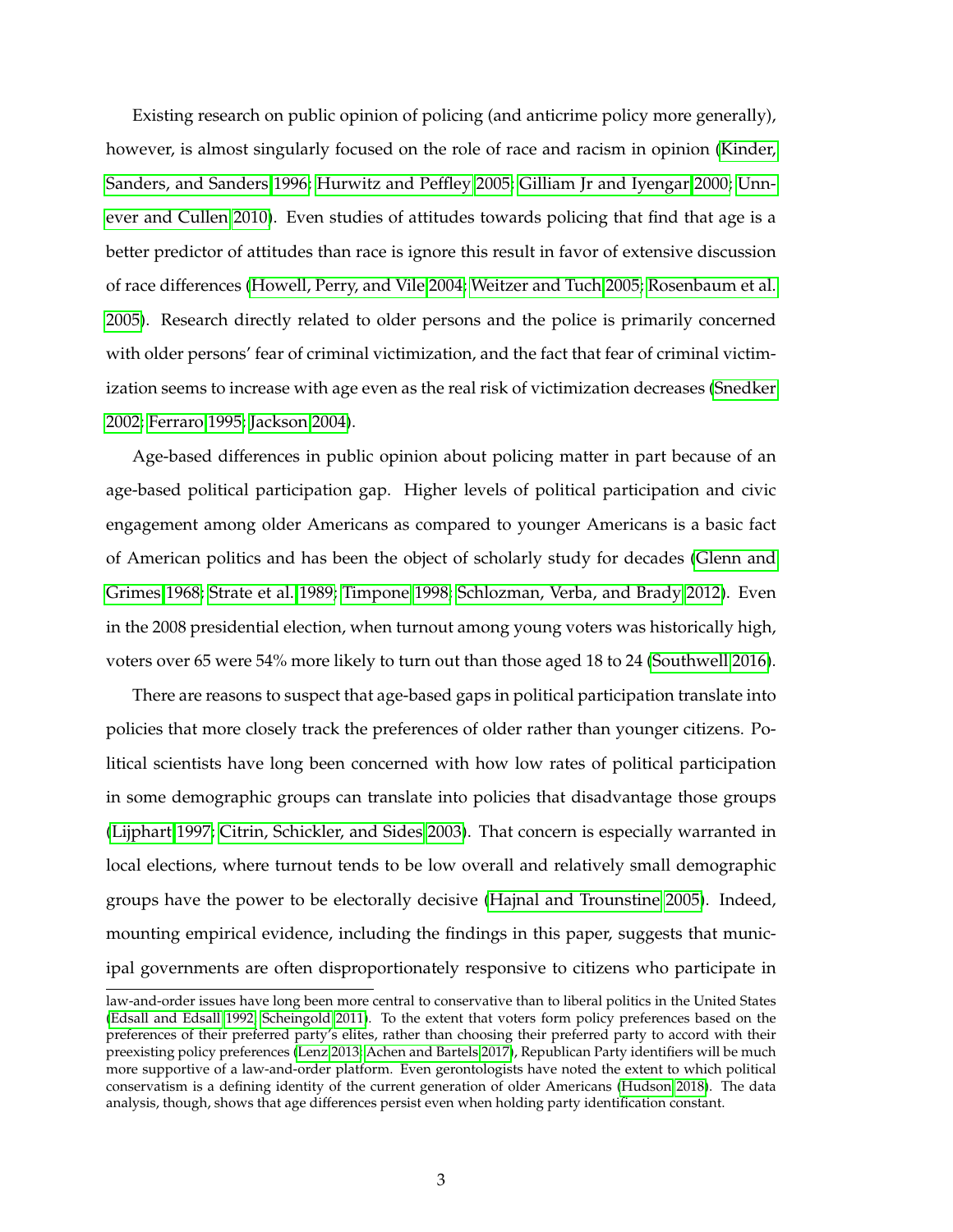elections at disproportionately high rates. [Sances](#page-28-8) [\(2016\)](#page-28-8), for example, finds that elected property assessors in New York are more likely to underassess higher-value homes relative to lower-value homes than appointed property assessors are, and [Berinsky](#page-24-5) [\(2005\)](#page-24-5) finds that reforms aimed at easing the voting process, such as early voting and voting by mail, skew the makeup of the electorate more towards the socioeconomically advantaged. There is less evidence on non-voting political behaviors, but [Einstein, Palmer, and Glick](#page-25-9) [\(2019\)](#page-25-9) show using meeting minute records that participation in local planning and zoning meetings in 97 Massachusetts cities and towns is heavily tilted towards older people – the average age of persons making a comment is 59, while the average age of individuals in the voter file in these towns is 51. Finally, [Anzia](#page-24-2) [\(2019\)](#page-24-2) shows that senior citizens have outsize influence over transportation policy in California cities due to their relatively higher rates of participation in local politics. In this case, too, differences of both opinion and participation rate work together to over-represent the interests of older individuals in policy.

## **3 Data and Methods**

The CCES is a nationally representative, stratified sample survey administered annually online by YouGov/Polimetrix. In 2016, as in all election years, one wave was administered before the national election and a second wave was administered afterwards, with all surveys completed in October and November 2016. YouGov constructs the CCES sample by first creating a target sample via simple random sampling, and then using proximity matching to find individuals in their opt-in online panel who match individuals in the target sample. The survey weights are constructed via entropy balancing. All analysis presented here uses these survey weights.<sup>[2](#page-0-0)</sup> The CCES research team also partners with the private voting data corporation Catalist to match survey respondents to their records in the voter file.

This analysis leverages an original survey question I wrote for the CCES common content. The question appeared in a series of support/oppose policy proposals in the survey

<sup>&</sup>lt;sup>2</sup>For more information on the CCES sampling methodology, see http://projects.iq.harvard.edu/cces/home.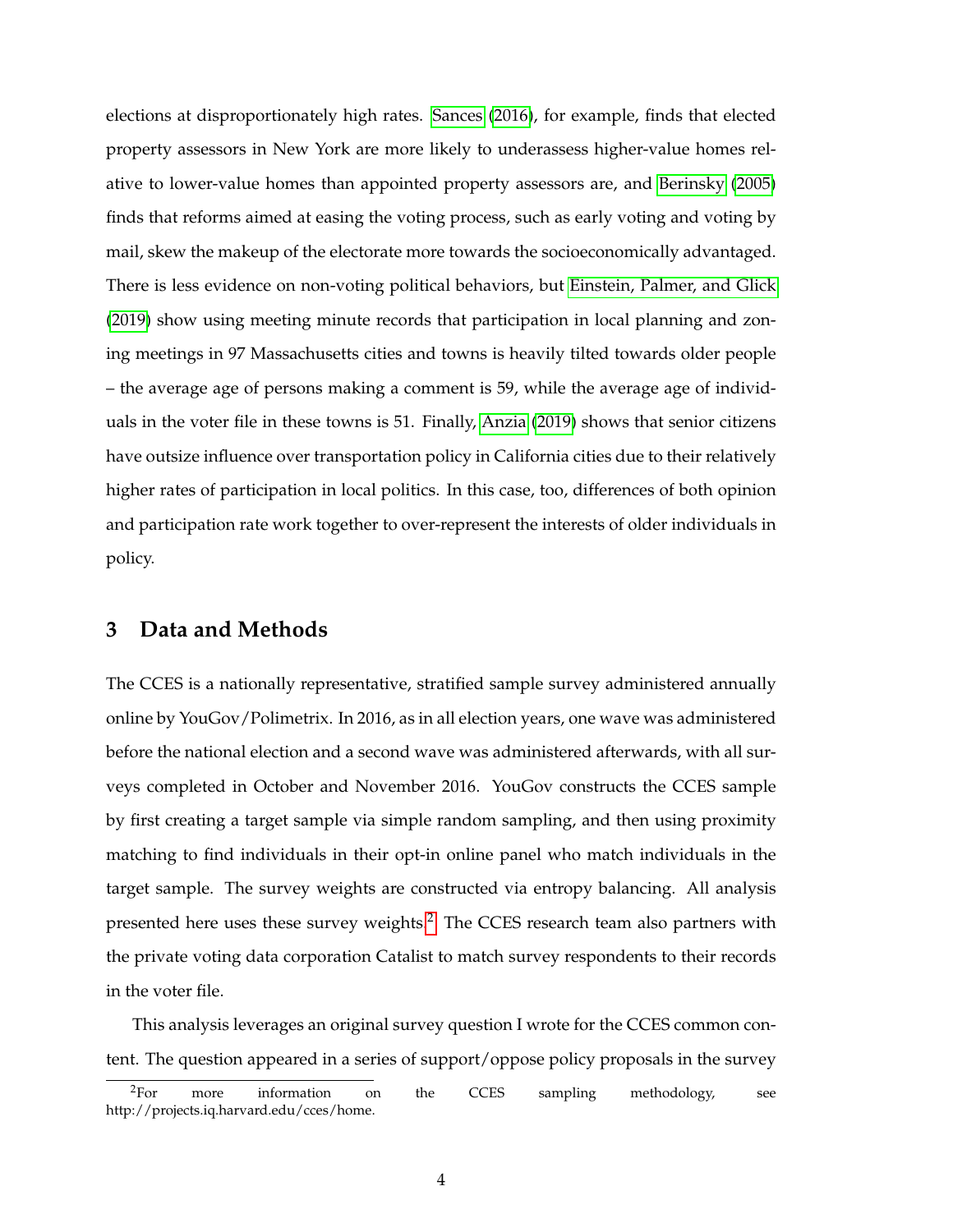(asking respondents to indicate support or opposition for a specific proposal). The proposal which constitutes the main dependent variable in this study is, "Increase the number of police on the street by 10%, even if it means fewer funds for other public services." Of the 65,079 total respondents to the CCES common content, 64,549 responded to this question – an item response rate of over 99%. The question includes a proposed trade-off against "other public services" in order to capture respondents who would not only prefer additional policing in general, but would prefer it *more* than spending on other public services. Even though asking about "other services" is perhaps problematically vague, naming a specific other service (such as education) would have risked introducing noise due to respondents' relative preference for the named service.

Two variables included in the analysis of CCES responses do not come from the CCES. One is the 3-point urban-rural classification, which were matched to CCES responses based on respondent county FIPS codes. These codes come from a 2013 calculation by the National Center for Health Statistics (NCHS), which creates six categories for counties, from the most urban to the most rural.  $3$  The other is the log of the violent crime rate per 1,000 persons in the respondent's county in 201[4](#page-0-0).<sup>4</sup> This information comes from the FBI's Uniform Crime Reporting (UCR) program data, matched to CCES responses again using respondent FIPS codes. The UCR defines four violent crimes: murder or manslaughter, aggravated assault, robbery, and forcible rape.

To illustrate the general level of support for additional policing in relevant demographic categories, Table [1](#page-6-0) presents summary statistics.

To investigate the relationship between share of seniors and police force size and budget at the city level, I combined two years of the LEMAS (2007 and 2013) with corresponding city-level variables from the 2006-2010 and 2011-2015 ACS 5-year estimates and the 2007 and 2013 UCR data. This merge yields 669 cities whose law enforcement agencies completed both the LEMAS and the UCR in 2007 and 2013, for 1,338 total observations in the two-period panel analysis.

 $3$ For the purpose of this study, I consolidate these categories down to three: (1) micropolitan and noncore counties, indicating small towns and rural areas, (2) medium and small metropolitan counties, indicating exurban areas and medium-sized cities (metropolitan statistical areas (MSAs) with under 1 million residents), and (3) large central and large fringe metropolitan counties (MSAs with over 1 million residents), indicating urban areas.

 $42014$  is the most recent year for which UCR data aggregated to the county level is available.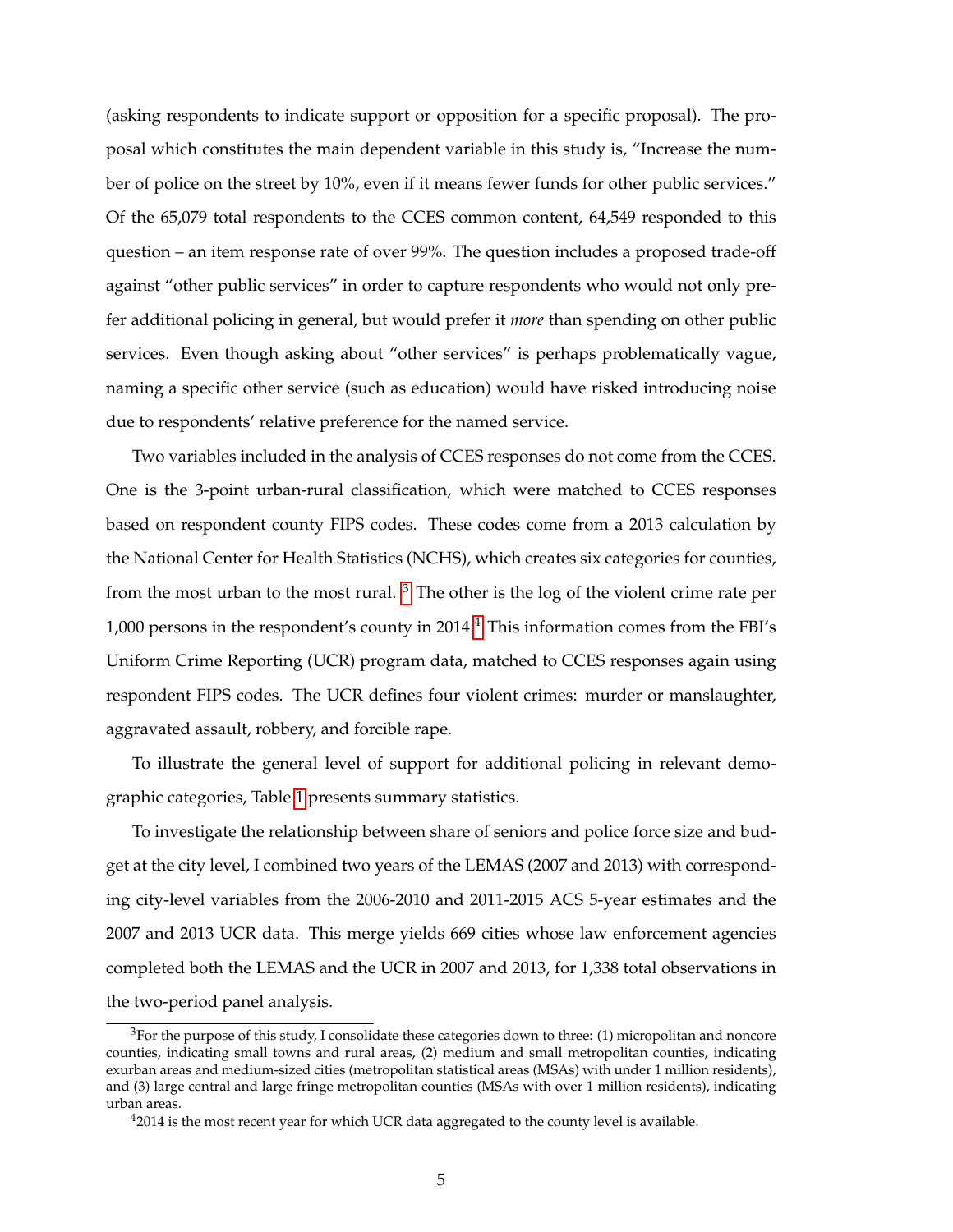| Characteristic      | Support for additional policing |
|---------------------|---------------------------------|
| Age under 30        | 0.38                            |
| Age 30-44           | 0.51                            |
| Age 45-64           | 0.62                            |
| Age $65+$           | 0.73                            |
| Black               | 0.46                            |
| White               | 0.58                            |
| Hispanic            | 0.57                            |
| Asian               | 0.50                            |
| Female              | 0.58                            |
| Male                | 0.54                            |
| No HS               | 0.58                            |
| HS degree           | 0.62                            |
| Some college        | 0.54                            |
| College grad        | 0.51                            |
| Postgrad            | 0.48                            |
| Democrat            | 0.48                            |
| Republican          | 0.69                            |
| Independent         | 0.51                            |
| Rural county        | 0.55                            |
| Medium metro county | 0.56                            |
| Urban county        | 0.56                            |
| Income under \$30k  | 0.54                            |
| Income \$30k-\$60k  | 0.57                            |
| Income \$60k-\$100k | 0.56                            |
| Income over \$100k  | 0.54                            |

<span id="page-6-0"></span>Table 1: Opinion across relevant demographic categories

## **4 Results**

#### **4.1 Illustrating the importance of age differences in opinion**

Figure [1](#page-7-0) summarizes the main results for opinion on policing in 16 age-race groups. These summary results are remarkable for the similar 30-point gap in opinion between those under 30 and those over 65 within each race group. Despite the racialized nature of the politics of policing, well less than half of those under age 30, and a very large majority of those over 65, support additional policing in all four race groups. Furthermore, the age distributions in these four race groups are very different: only 18% of voting-age whites are under 30, compared to 27% of Blacks, 33% of Hispanics, and 38% of Asians. Nearly one-fifth of voting-age whites are over 65, but only 11% of Blacks, 8% of Hispanics, and 4% of voting-age Asians are over 65. There is a ten-year age difference between the median white and the median Black American (43 and 33 years old, respectively), and a 15-year difference between the median white and median Hispanic American (43 and 28 years old, respectively). Because of these differences in age distributions, roughly one-third of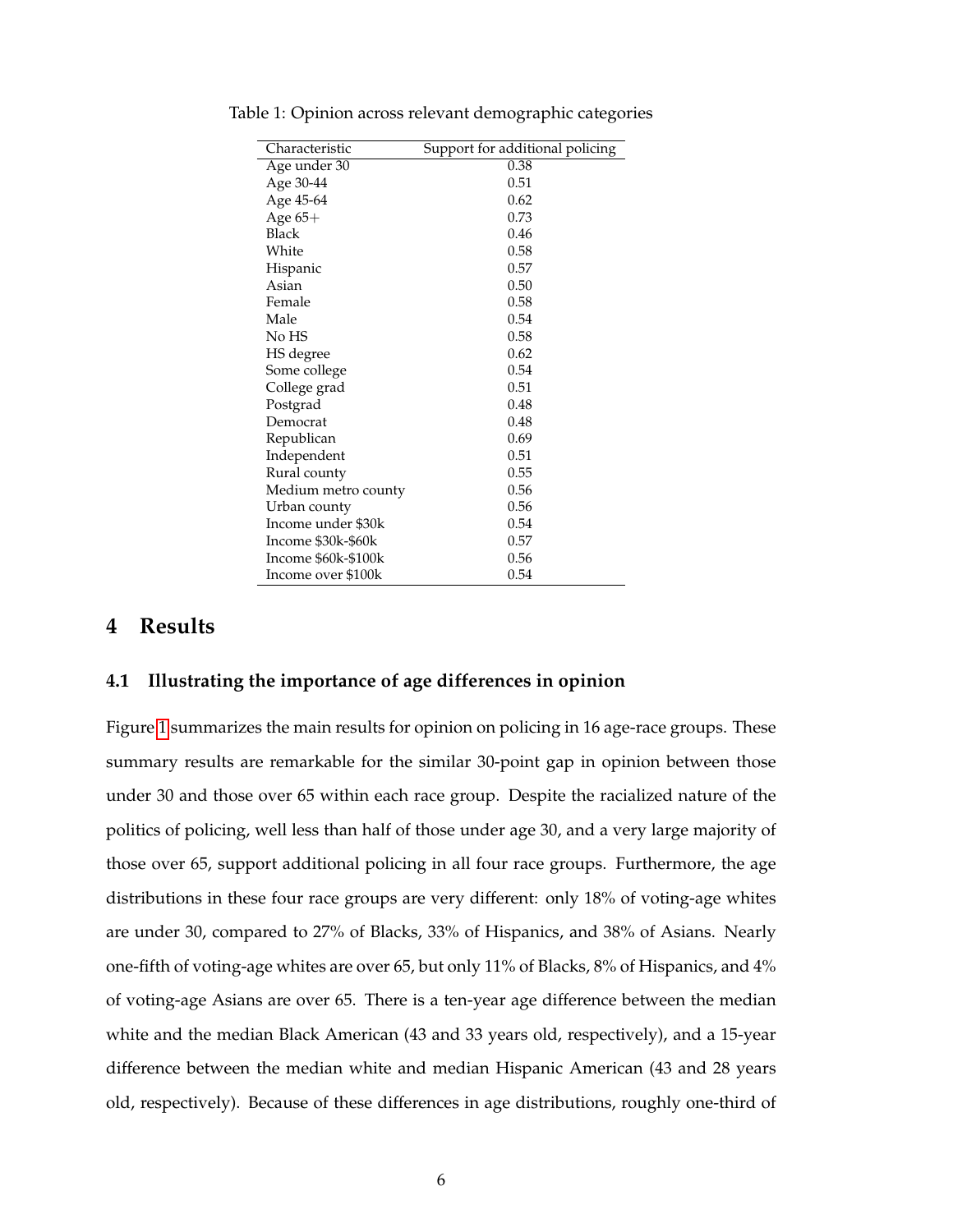the raw difference between white and Black opinion is attributable to different age distributions between these groups, and over 100% of the raw difference between white and Hispanic and white and Asian opinion is attributable to different age distributions in these race groups, as Figure [2](#page-7-1) illustrates.

<span id="page-7-0"></span>



<span id="page-7-1"></span>



Previous literature has typically conflated these age and race differences in opinion by examining race differences only, and treating age as a control variable, and thus have ignored the way that different age distributions within race groups mean that age differ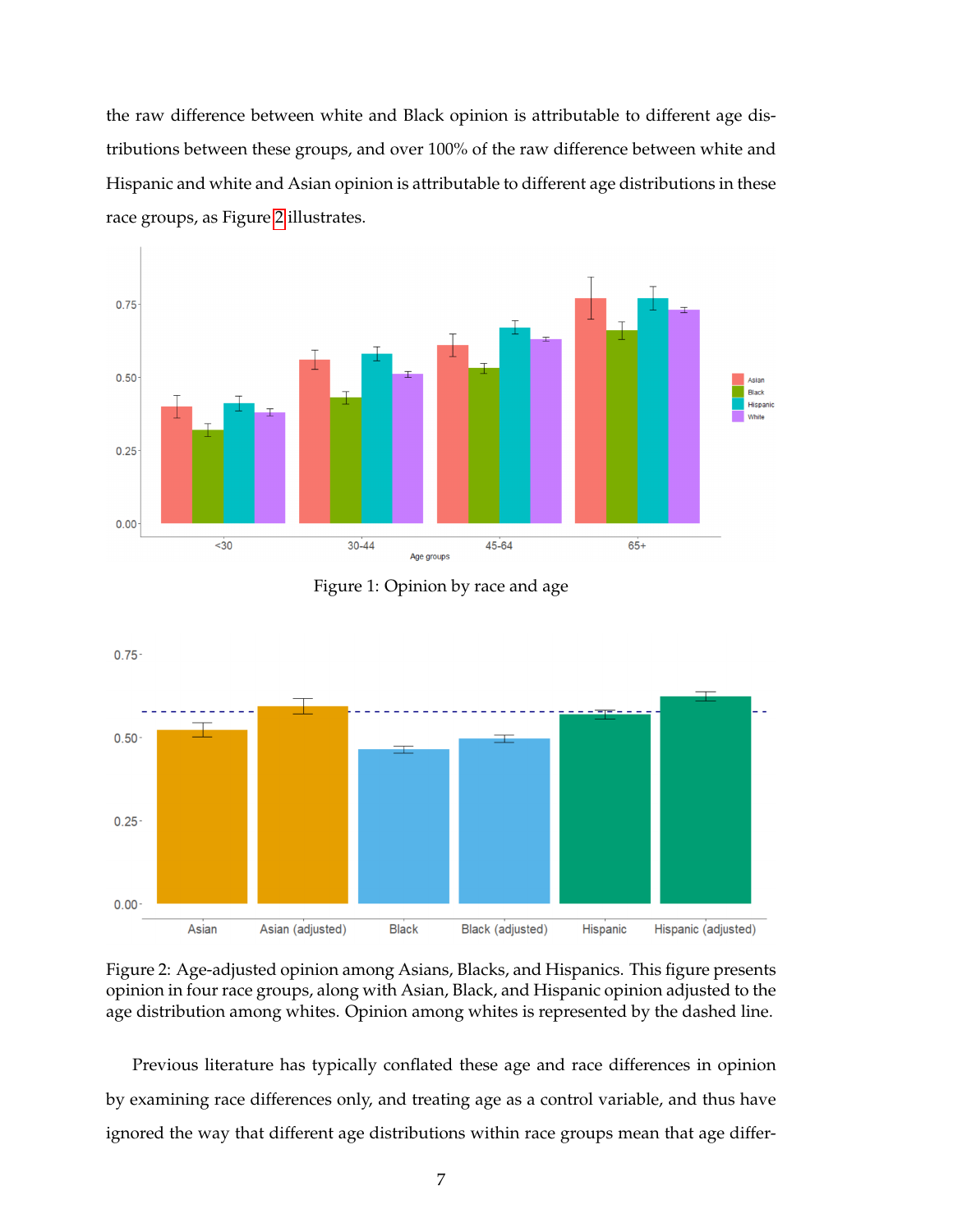ences and race differences necessarily travel together (Tuch and Weitzer 2004, Barkan and Cohn 2005). Prior studies have neglected two key points which I seek to emphasize in the present analysis. First, race differences in opinion (or, for that matter, in behaviors such as voting) amount in significant part to age differences, because nonwhites – especially nonwhite Hispanics – are much younger than whites on average. When twice the share of whites are over 65 compared to the share of Hispanics over 65, white-Hispanic differences cannot be understood without the context of age group differences. Second, age group differences in opinion are, in this case, statistically significant and substantively larger than race group differences, even when holding other characteristics constant. Indeed, these age differences cannot be explained by age-correlated differences in education level, family income, partisan identification, parenting status, gender, urbanness of the respondent's resident county, or the violent crime rate in the respondent's county (as shown in Table [2\)](#page-9-0).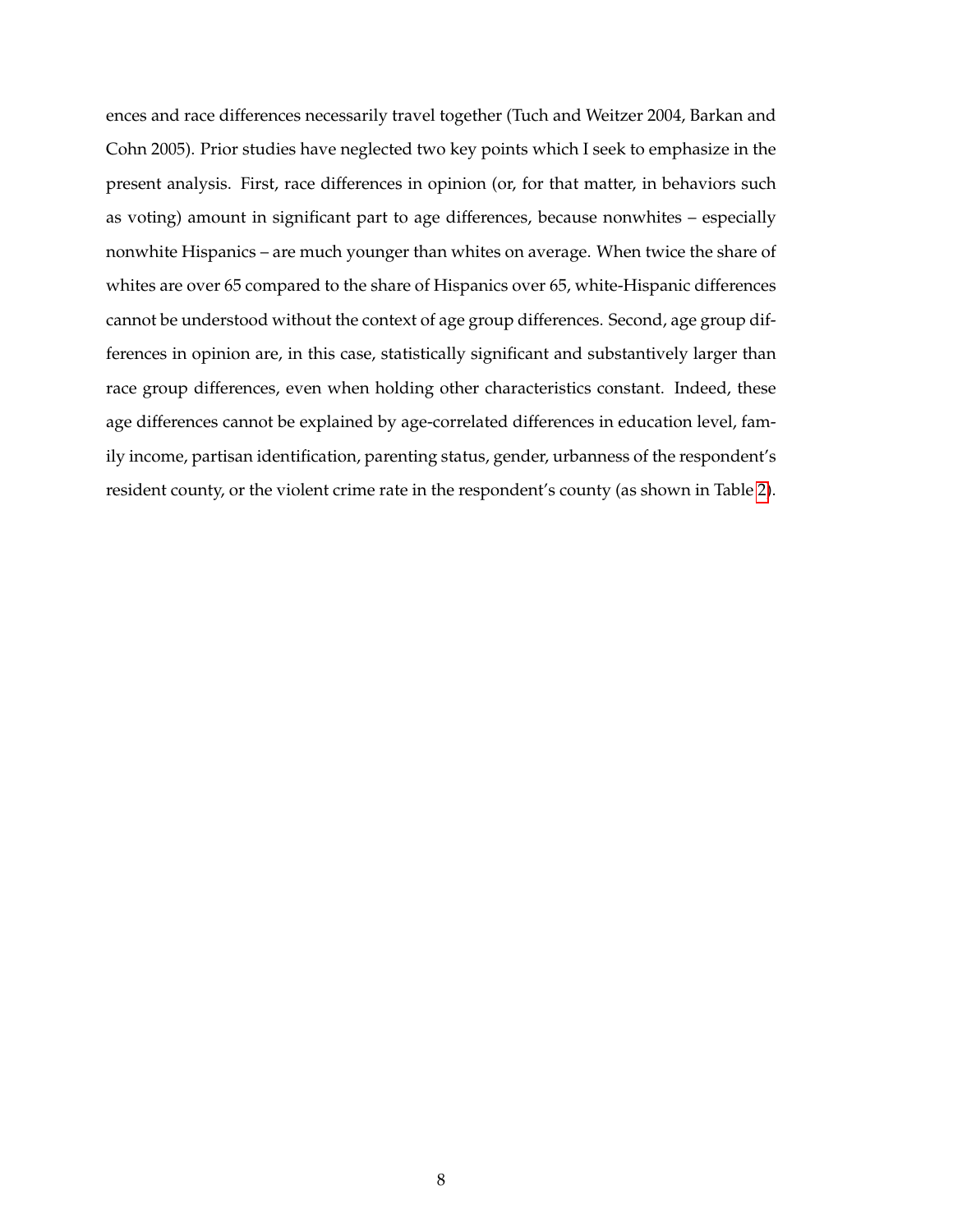|                                 | Dependent variable:<br>Support for additional policing |                        |                       |
|---------------------------------|--------------------------------------------------------|------------------------|-----------------------|
|                                 |                                                        |                        |                       |
|                                 | (1)                                                    | (2)                    | (3)                   |
| Age 30-44                       | $0.130***$                                             | $0.131***$             | $0.121***$            |
|                                 | (0.006)<br>$0.243***$                                  | (0.006)<br>$0.240***$  | (0.006)               |
| Age 45-64                       |                                                        |                        | $0.234***$            |
|                                 | (0.005)<br>$0.349***$                                  | (0.005)<br>$0.345***$  | (0.006)<br>$0.325***$ |
| Age over 65                     | (0.006)                                                |                        | (0.007)               |
| Black                           |                                                        | (0.006)<br>$-0.096***$ | $-0.057***$           |
|                                 |                                                        | (0.006)                | (0.007)               |
| Hispanic                        |                                                        | $0.033***$             | $0.033***$            |
|                                 |                                                        | (0.008)                | (0.008)               |
| Asian                           |                                                        | $0.021**$              | $0.059***$            |
|                                 |                                                        | (0.010)                | (0.011)               |
| Democrat                        |                                                        |                        | $-0.123***$           |
|                                 |                                                        |                        | (0.004)               |
| Male                            |                                                        |                        | $-0.033***$           |
|                                 |                                                        |                        | (0.004)               |
| Medium metro county             |                                                        |                        | 0.008                 |
|                                 |                                                        |                        | (0.006)               |
| Urban county                    |                                                        |                        | $0.035***$            |
|                                 |                                                        |                        | (0.006)               |
| Income \$30k-\$60k              |                                                        |                        | 0.008                 |
|                                 |                                                        |                        | (0.005)               |
| Income \$60k-\$100k             |                                                        |                        | 0.002                 |
|                                 |                                                        |                        | (0.006)               |
| Income over \$100k              |                                                        |                        | $-0.011$              |
|                                 |                                                        |                        | (0.007)               |
| HS grad                         |                                                        |                        | $0.043***$            |
|                                 |                                                        |                        | (0.008)               |
| Some college                    |                                                        |                        | $-0.014*$             |
|                                 |                                                        |                        | (0.008)               |
| College grad                    |                                                        |                        | $-0.062***$           |
|                                 |                                                        |                        | (0.009)               |
| Postgrad                        |                                                        |                        | $-0.124***$           |
|                                 |                                                        |                        | (0.010)               |
| Parent/guardian of child $<$ 18 |                                                        |                        | $0.046***$            |
|                                 |                                                        |                        | (0.005)               |
| Homeowner                       |                                                        |                        | $0.051***$            |
|                                 |                                                        |                        | (0.005)               |
| Violent crime rate (log)        |                                                        |                        | $0.041***$            |
|                                 |                                                        |                        | (0.005)               |
| Constant                        | $0.389***$                                             | $0.416***$             | $0.353***$            |
|                                 | (0.017)                                                | (0.018)                | (0.022)               |
|                                 |                                                        |                        |                       |
| Observations                    | 64,549                                                 | 61,682                 | 55,240                |
| State fixed effects?<br>$R^2$   | Yes                                                    | Yes                    | Yes                   |
|                                 | 0.064                                                  | 0.068                  | 0.095                 |

<span id="page-9-0"></span>Table 2: Predicting support for additional policing (linear probability model)

<sup>1</sup> *Notes:* <sup>∗</sup>p<0.1; ∗∗p<0.05; ∗∗∗p<0.01.

 $2$  Omitted categories: no HS, rural county, white, age under 30.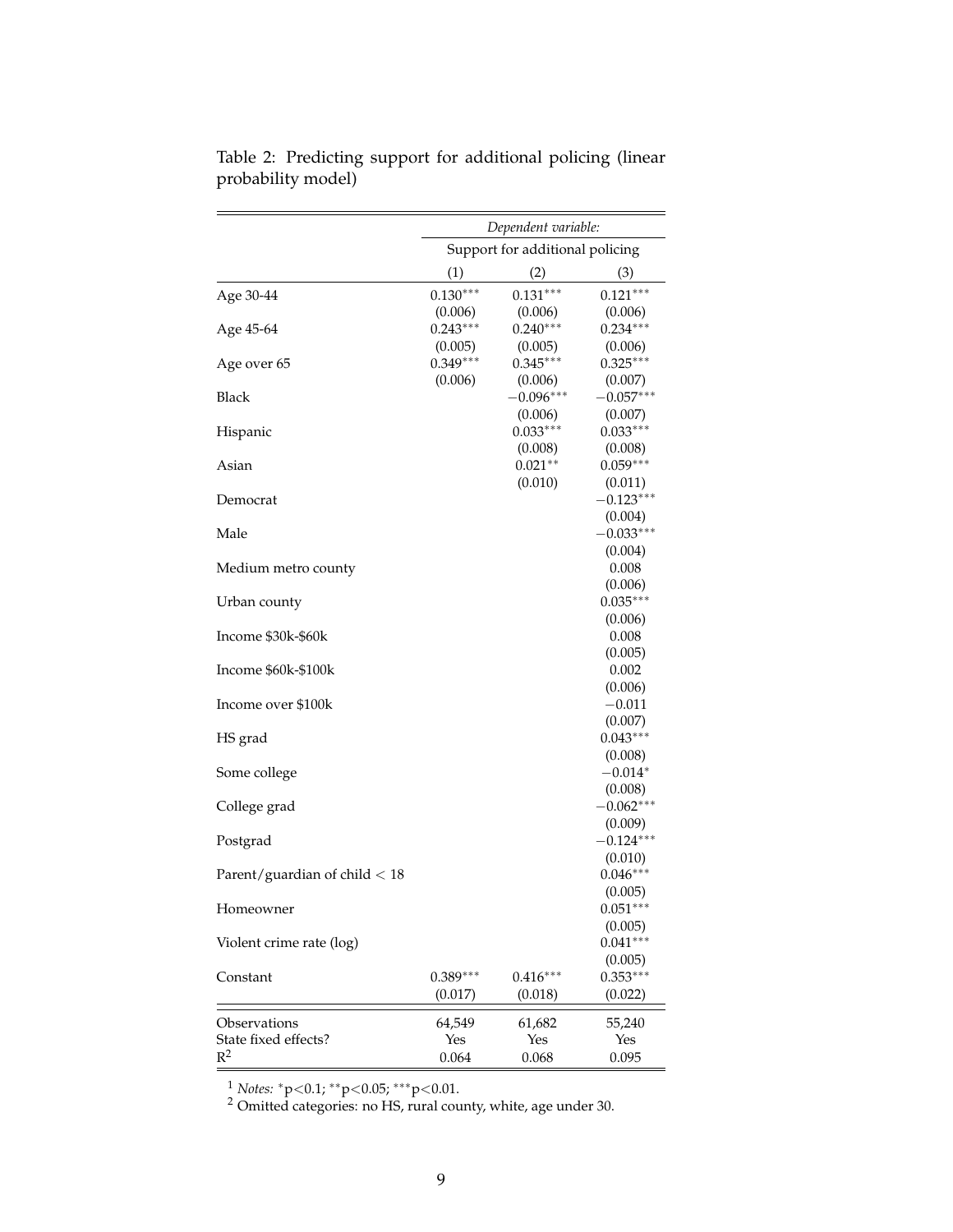This analysis makes clear that older Americans are significantly more likely than younger ones to prefer additional policing, conditional on a host of relevant variables (race, party identification, gender, county urbanness, county violent crime rate, household income, education level, parenting status, and home ownership status).<sup>[5](#page-0-0)</sup> In particular, Column (3) of Table [2](#page-9-0) shows that as compared to those ages 18 to 29, being ages 30 to 44 is associated with 12% greater likelihood of reporting support for additional policing, being ages 45 to 64 is associated with 23% greater likelihood of reporting support for additional policing, and being over age 65 is associated with 33% greater likelihood of reporting support for additional policing. By contrast, conditional on age group and the same set of background characteristics, Black respondents were only 5.7% less likely than white respondents to report supporting additional policing, Hispanic respondents were 3.3% more likely than whites to report supporting additional policing, and Asian respondents were 2.1% more likely than whites to report supporting additional policing.

Notably, age category is a more powerful predictor of support for additional policing than race, holding all other variables constant.<sup>[6](#page-0-0)</sup> Indeed, this is not the first study to show that age is a better predictor of attitudes toward police and policing than race. But previous studies that included this finding papered it over in favor of extensive discussion of race differences [\(Howell, Perry, and Vile 2004;](#page-26-4) [Rosenbaum et al. 2005;](#page-28-4) [Weitzer and Tuch 2005\)](#page-29-3).

#### **4.2 Age versus cohort differences in opinion**

Are age differences in support for additional policing primarily due to age (that is, numeric age) or cohort (that is, generational membership)? Because the CCES 2016 is a single cross

<sup>&</sup>lt;sup>5</sup>Throughout this paper, I use ordinary least squares (OLS) regressions to estimate the binary outcomes variables of interest (the linear probability model (LPM)). Although it has become common to use logit, probit, or Tobit models to predict binary dependent variables, I choose to follow [Angrist and Pischke](#page-24-6) [\(2009\)](#page-24-6) and use an OLS regression in this case for two reasons. First, as they point out, coefficients from LPMs are readily interpretable in terms of the linear relationship between each predictor variable and the outcome variable, and one not need compute marginal effects in order to understand the impact of changes in predictors on the outcome (although I do examine these marginal effects for the sake of discussion and completeness). Second, the main drawback of the LPM approach is that it can produce predictions outside [0,1]. But this is less likely to occur when covariate distributions are bell-shaped and lack extreme outliers, and the covariates in this study are categorical and well-behaved, and so no average predictions outside [0,1] have been generated. Because standard errors from LPMs are necessarily heteroskedastic, in Table **??** I compute Table [2](#page-9-0) with robust standard errors, and they are not importantly different from the standardly calculated standard errors.

 $^6$ I use age category in this analysis instead of numerical age so that the comparisons between age groups and race groups are more easily interpretable. In Table [6,](#page-31-0) I repeat this analysis using a continuous variable for numeric age, and find that each additional year of age is associated with a 0.7% higher likelihood of reporting support for additional policing.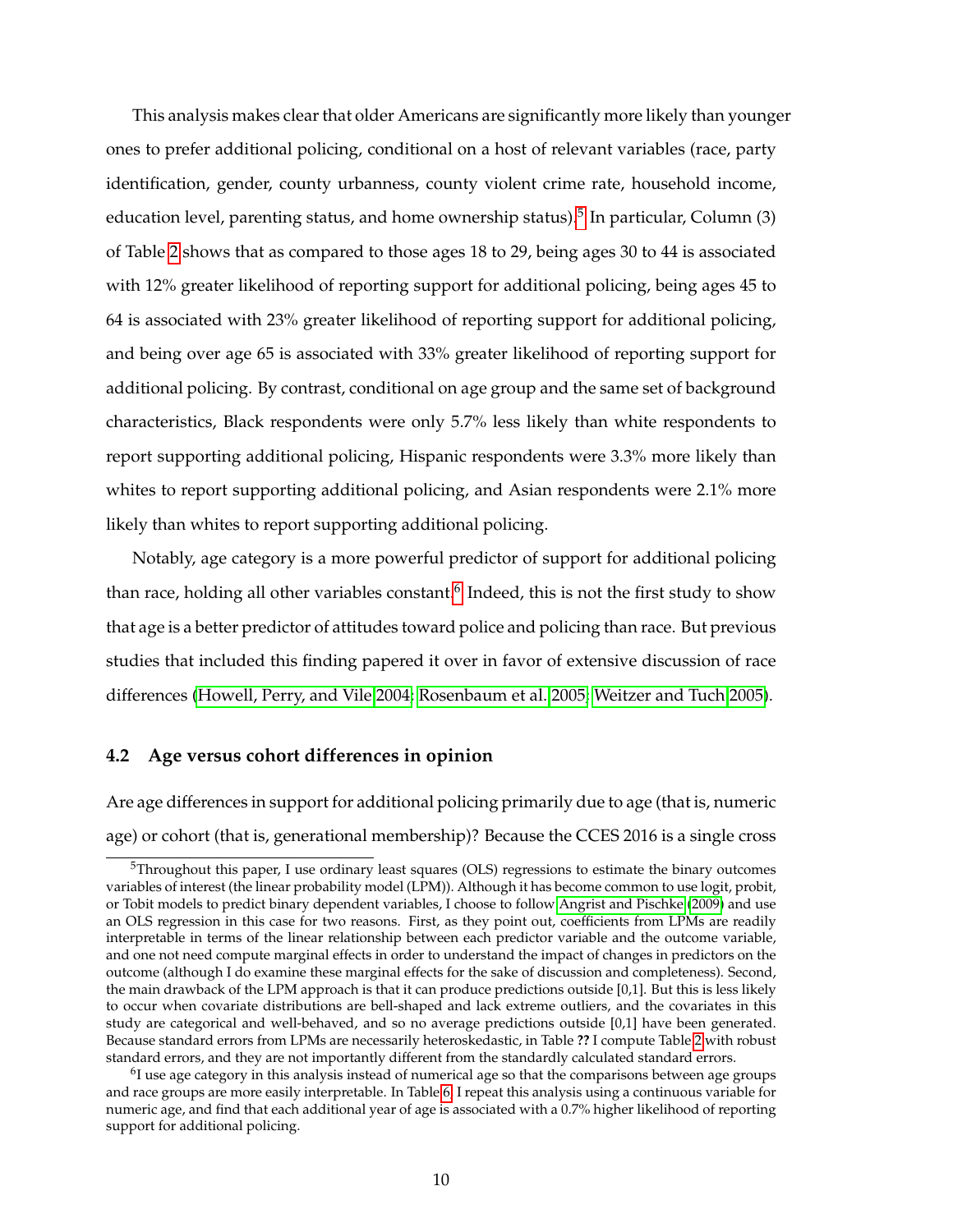section, age and cohort are unavoidably confounded. I thus investigate this age-versuscohort question using data from the General Social Survey (GSS). The GSS is a widely used survey program which has asked respondents the same core social and political questions in 31 of the years since 1972, along with a changing set of other questions. Since 1994, the survey has been administered in every even-numbered year. In recent years the number of respondents has been nearly 3,000, but was between 1,000 and 2,000 from 1972 to 1993. Researchers interview the randomly selected, nationally representative participants in person at their homes, and interviews last about 90 minutes.<sup>[7](#page-0-0)</sup> The GSS is a repeated cross-section, and is thus appropriate for assessing the roles of age (that is, numeric age, or place in the life cycle), period (the calendar year), and cohort (an individual's generational membership) if the hierarchical structure of the data is appropriately accounted for [\(Yang and Land 2006\)](#page-30-0).

For this analysis of GSS data, I focus on a survey item that on each of the 21 GSS surveys since 1984 has asked respondents, "We are faced with many problems in this country, none of which can be solved easily or inexpensively. I'm going to name some of these problems, and for each one I'd like you to tell me whether you think we're spending too much money on it, too little money, or about the right amount. Are we spending too much, too little, or about the right amount on halting the rising crime rate?" Following [Yang and Land](#page-30-0) [\(2006\)](#page-30-0), I estimate coefficients for age, for other relevant covariates which are correlated with age and with the outcome variable, and for cohorts (groups of respondents born in certain years), along with fixed effects for survey years. Table [3](#page-13-0) below presents the results of this analysis (in which the belief that we are spending "too little" on halting the rising crime rate is coded as a 1, and "about the right amount" and "too much" are coded as 0).

Table [3](#page-13-0) shows that there is no significant relationship between numeric age and belief that there is too little anti-crime spending, conditional on birth cohort, survey year, and other relevant demographic variables. Only two of the survey years (1994 and 2002) were significantly correlated with spending preference at the 0.05 level or below. By contrast, having been born from 1946 to 1958 is associated with an 8.2% increased likelihood of believing there is too little anti-crime spending, having been born from 1958 to 1970 is asso-

<sup>7</sup>More information about the GSS is available at http://gss.norc.org/About-The-GSS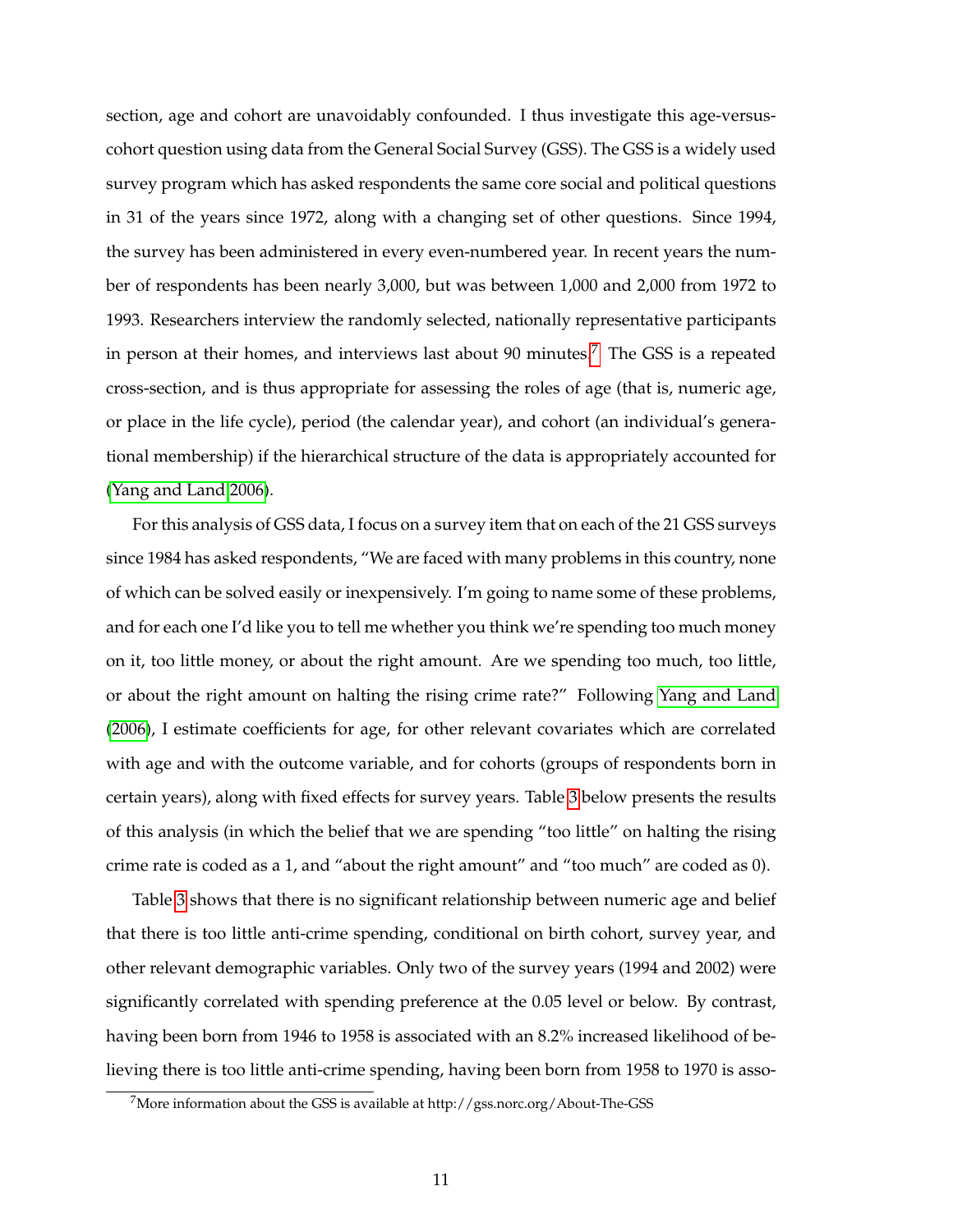ciated with a 9.8% increased likelihood of believing there is too little anti-crime spending, and having been born from 1970 to 1982 is associated with an 7.9% increased likelihood of believing there is too little anti-crime spending (all compared to having been born from 1982 to 1994).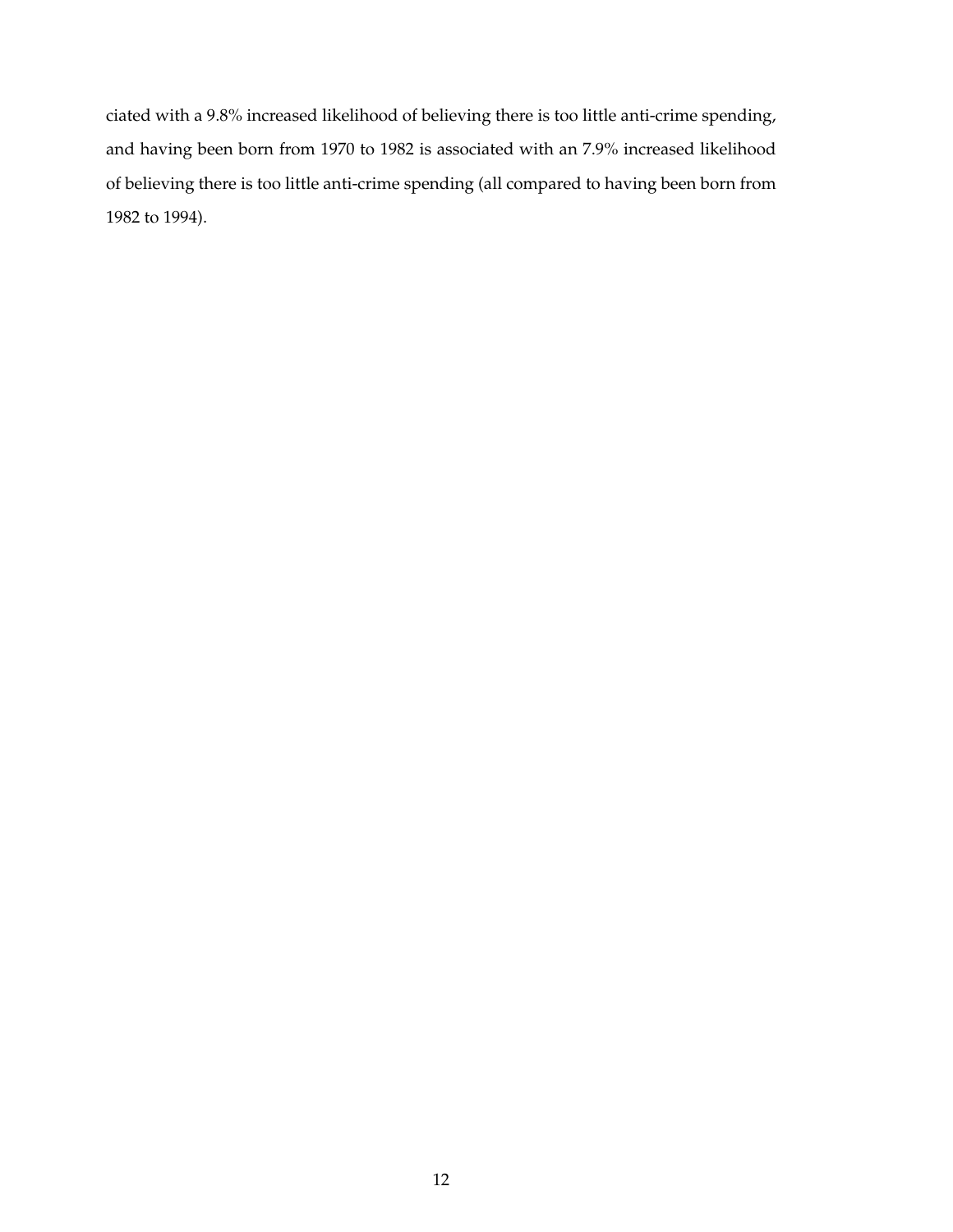<span id="page-13-0"></span>

| Table 3: GSS analysis: predicting the assessment that  |
|--------------------------------------------------------|
| the government spends too little on halting the rising |
| crime rate                                             |

|                                 | Anti-crime spending                     |
|---------------------------------|-----------------------------------------|
|                                 | (R believes there is too little)        |
| Age                             | 0.001                                   |
|                                 | (0.001)                                 |
| Born 1898 to 1910               | 0.017                                   |
|                                 | (0.096)                                 |
| Born 1910 to 1922               | 0.055                                   |
|                                 | (0.077)                                 |
| Born 1922 to 1934               | 0.059                                   |
|                                 | (0.064)                                 |
| Born 1934 to 1946               | 0.075                                   |
|                                 | (0.052)                                 |
| Born 1946 to 1958               | $0.082**$                               |
|                                 | (0.040)                                 |
| Born 1958 to 1970               | $0.098***$                              |
|                                 | (0.029)                                 |
| Born 1970 to 1982               | $0.079***$                              |
|                                 | (0.021)                                 |
| College grad                    | $-0.034***$                             |
|                                 | (0.010)                                 |
| Democrat                        | $-0.025***$                             |
|                                 | (0.008)                                 |
| Income (log)                    | $0.022***$                              |
|                                 | (0.004)                                 |
| <b>Black</b>                    | $0.068***$                              |
|                                 | (0.011)                                 |
| Male                            | $-0.076***$                             |
|                                 | (0.007)                                 |
| Parent/guardian of child $<$ 18 | $0.029***$                              |
|                                 | (0.009)                                 |
| Homeowner                       | 0.003                                   |
|                                 | (0.008)                                 |
| Constant                        | $0.234***$                              |
|                                 | (0.049)                                 |
| Region fixed effects?           | Yes                                     |
| Survey year fixed effects?      | Yes                                     |
| Observations                    | 18,464                                  |
| $R^2$                           | 0.030                                   |
| Note:                           | $*_{p<0.1;}$ $*_{p<0.05;}$ $*_{p<0.01}$ |

<sup>1</sup> *Notes:* <sup>∗</sup>p<0.1; ∗∗p<0.05; ∗∗∗p<0.01.

 $2$  The variable Black denotes Black respondents; all other respondents are coded as non-Black. The GSS did not begin recording Hispanic respondent identity until 2000.

 $3$  Reference birth cohort: birth year 1982 to 1994.

 $4$  Only two survey years (1994 and 2002) were significantly associated with the outcome at the 0.05 level.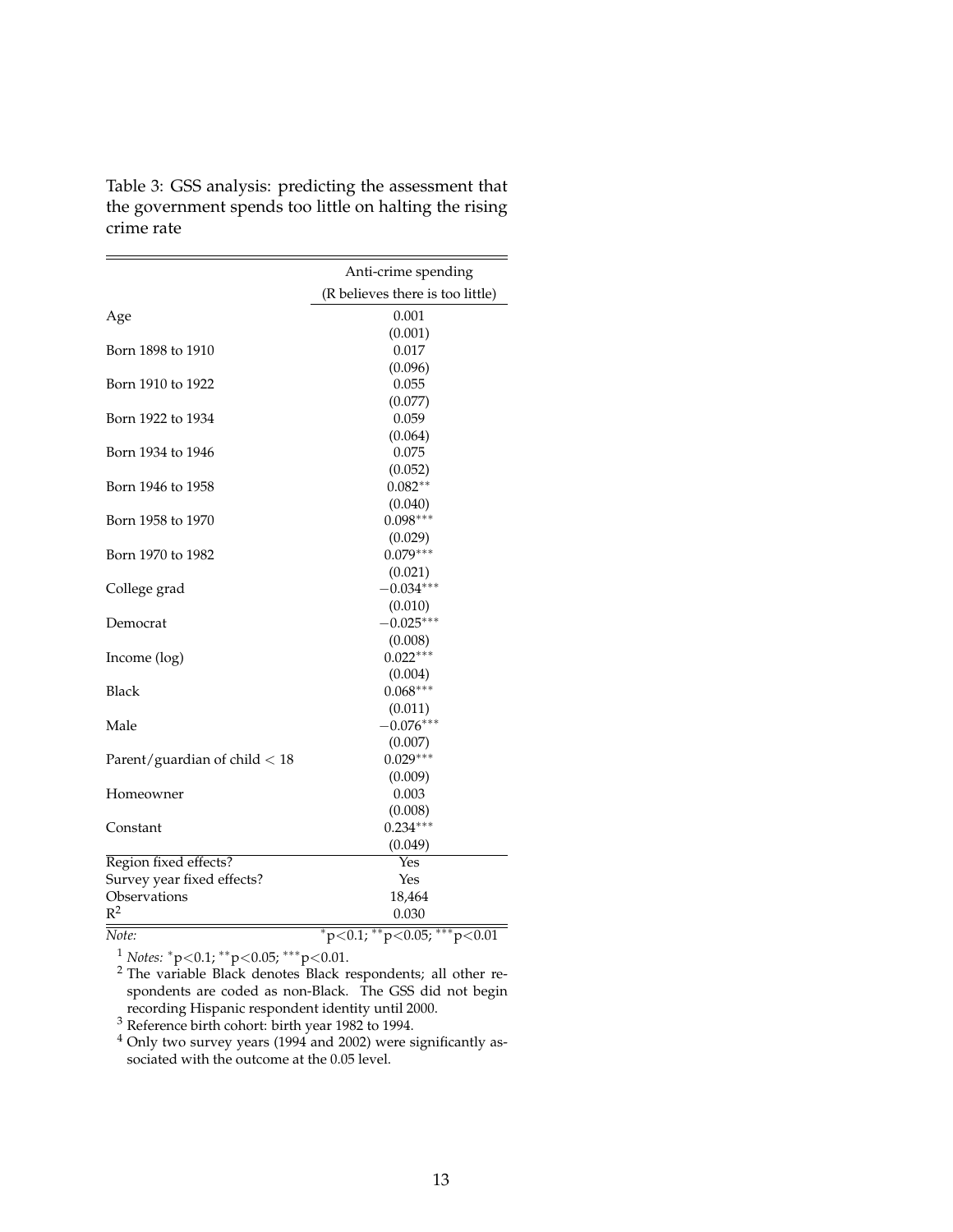These results suggest that the reason we observe high levels of support for additional policing among those over 30 as compared to those under 30 in 2016 is because of a generational feature of the cohort born between 1946 and 1982 (who were aged 34 to 70 in 2016), rather than because of the numeric age of those aged 34 to 70 in and of itself. This result is consistent with the assessment of [Fisher](#page-25-3) [\(2008\)](#page-25-3) based on twentieth century election returns, that Americans born between 1946 and 1964 are the most conservative cohort of living Americans. In the next section, I address the question of what mechanisms might explain this cohort effect.

#### **4.3 What explains the cohort effect?**

Although the present study does not provide direct evidence for why current cohort of older Americans is much more supportive of additional policing than the current cohort of younger Americans, I here present three hypotheses for why these differences may exist. Each hypothesis is consistent with prior studies on the effects of formative events on public opinion and deserve further research.

First, older Americans lived through and remember the most recent crime wave in the U.S., from the 1960s through the early 1990s, while younger Americans were born either at the tail end of the crime wave or once the crime drop had already begun. The FBI's UCR data indicate that violent crime rates rose from 161 per 100,000 persons in 1960 to 758 per 100,000 persons between 1960 and 1991, and property crime rose from 1,726 per 100,000 persons to 5,140 per 100,000 persons over the same period. Crime rates then began a rapid downward trend, which has slowed, but not stopped or reversed as of 2016. The long period of increasing crime featured extensive media reporting on the causes and consequences of this trend [\(Lowry, Nio, and Leitner 2003;](#page-27-1) [Simon 2007\)](#page-28-9), in addition to resulting in a large number of Americans victimized by crime.<sup>[8](#page-0-0)</sup> The cohort which opposes additional policing – those born from 1982 to 1994 – is too young to remember this period well. This hypothesis is consistent with a large literature on attitude formation which emphasizes the importance of memory of past events in shaping current attitudes. For example,

<sup>&</sup>lt;sup>8</sup> According to data from the Bureau of Justice Statistics National Criminal Victimization Survey, there were 33.7 violent crimes per 1,000 Americans over age 12 in 1978, and 18.6 violent crimes per 1,000 Americans over age 12 in 2015.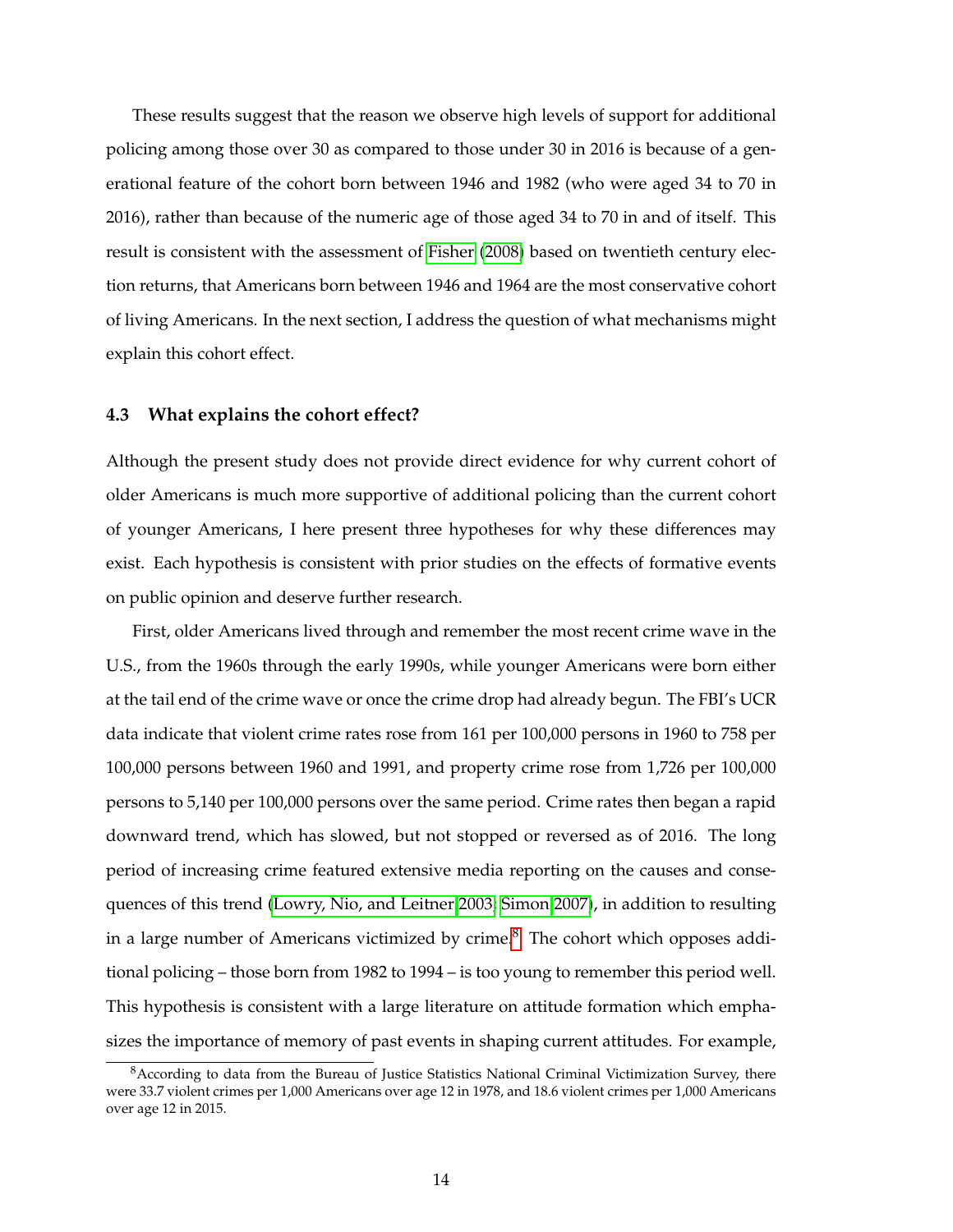individuals who have experienced low stock market returns report more risk aversion in financial investments [\(Malmendier and Nagel 2011\)](#page-27-2), and an individual's first presidential election is significantly predictive of later voting behavior [\(Sears and Valentino 1997;](#page-28-10) [Jennings, Stoker, and Bowers 2009\)](#page-26-10).

Second, for the current generation of younger Americans, the advent and spread of "broken windows" policing (and similar strategies such as proactive policing or zerotolerance policing) has coincided with the age at which they were (and are) most likely to become targets of police attention. For example, in 2011, at the height of the New York Police Department's stop, question, and frisk strategy, the NYPD made over 685,000 stops. Over half (51%) of these stops were of individuals aged 14 to 24. These individuals would have been born between 1987 and 1997, and are aged 22 to 32 today. It is reasonable to hypothesize that these individuals might oppose additional policing partly as a result of their experience with police stops. A corollary consequence of the timing of the introduction and spread of broken windows policing is that older individuals observed a major crime decline in the years that followed. Although most criminologists do not believe that broken windows policing caused the crime decline (e.g., [Harcourt and Ludwig](#page-26-11) [\(2006\)](#page-26-11), it is easy to understand how individuals who lived through this major policy change and the subsequent crime decline would attribute the latter to the former [\(Zimring 2006\)](#page-30-1).

Third, local television news reports extensively on crime, and local television news viewing is highly concentrated among older Americans [\(Mitchell, Holcomb, and Page](#page-27-3) [2015\)](#page-27-3). The relationship between age and TV news consumption is by definition a cohort effect, because television news did not become widespread in the U.S. until the mid-1950s [\(de Leon 2015\)](#page-25-10). Television news consumption has declined precipitously in the last ten years, and is lowest among Americans aged 18 to 29 (Pew Research Center 2018). Although there is no direct evidence of a relationship between television news consumption and concern about crime from the United States, it is plausible to think that news coverage of local crime (of the sort common on local news) might increase demand for policing, and research has found a strong relationship of this sort by exploiting the random rollout of digital television in Italy [\(Mastrorocco and Minale 2018\)](#page-27-4). Future research is required to definitively show that Americans who watch more local news are also more concerned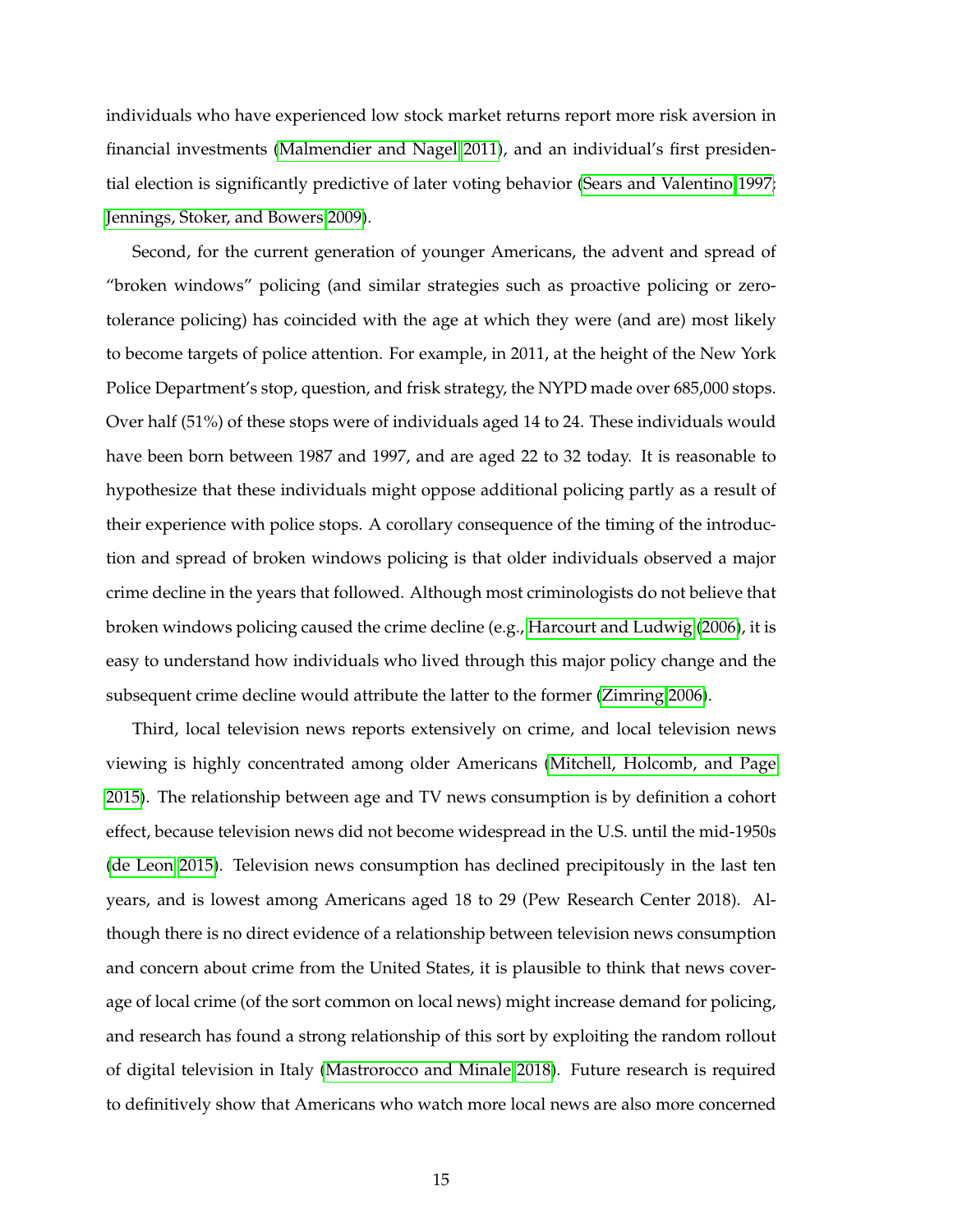about crime.

#### **4.4 Consequences for policy**

In this section, I examine whether and how age differences in support for additional policing have consequences for policy. First, I illustrate that older individuals compose an outsized share of voters and participants in non-voting political activity. Second, I use data the LEMAS and the ACS to show that cities with a greater share of residents over 65 have more full-time sworn police officers and a larger police operating budget, all else equal.

#### **4.4.1 Voting and other costly political behavior**

Extensive research has investigated whether elected officials better represent the interests of voters than the interests of non-voters (e.g., [Griffin and Newman](#page-25-11) [\(2005\)](#page-25-11), [Martin and](#page-27-5) [Claibourn](#page-27-5) [\(2013\)](#page-27-5)), but has typically focused on either race [\(Hajnal and Trounstine 2005\)](#page-26-7) or income [\(Gilens and Page 2014\)](#page-25-0). With the important exception of [Anzia](#page-24-2) [\(2019\)](#page-24-2), this research mostly neglects (1) the higher voting rates of older individuals, regardless of race or income, and (2) that older Americans are whiter and wealthier than younger Americans on average, and so policies that favor wealthy whites also necessarily favor the relatively older. Those age 45 to 64 represent 36% of the voting-age population but 41% of the electorate, and those over 65 represent 17% of the voting-age population but 23% of the electorate. Within race groups, these differences tend to be even larger. 27% of voting-age American Blacks are under age 30, but only 17% of Black voters are; Hispanics over age 65 are only 8% of all Hispanics in the U.S., but they are fully 14% of voting Hispanics.

There are many political behaviors other than voting, and these behaviors are at least as important in the shaping of public policy as voting [\(Schlozman, Verba, and Brady 2012\)](#page-28-6). Importantly, behaviors such as attending local meetings or donating to candidates can convey specific policy preferences to officials in ways that voting cannot [\(Anzia 2019\)](#page-24-2).

For criminal justice policy preferences in particular, this type of local political participation outside the voting booth seems to be extremely consequential for policy; sociologists have documented that local anticrime and community-support nonprofits, which very often partner with local police agencies to divert youth from criminal activity, are directly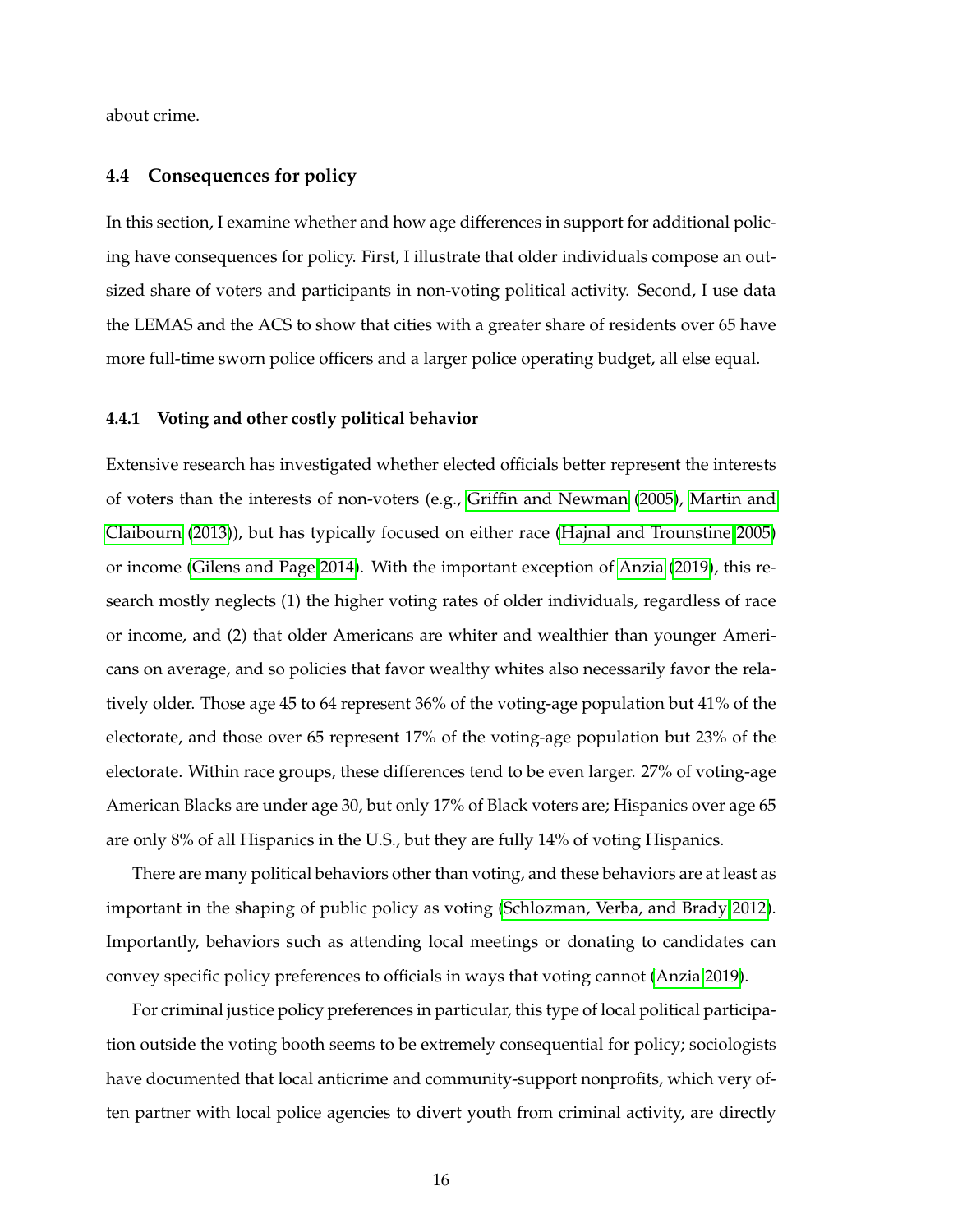responsible for a portion of the crime decline between the 1990s and the 2010s [\(Sharkey](#page-28-11) [and Torrats-Espinosa 2017\)](#page-28-11).

The 2016 CCES asked respondents whether, in the last year, they had engaged in any of four kinds of costly political behaviors: attending a local meeting, putting up a political sign, working for a candidate or campaign, or donating money to a candidate or campaign. These behaviors are not only general indicators of political engagement, but are also ways for citizens to signal particular policy preference to public officials. Figure [3](#page-17-0) illustrates that the group of Americans who had engaged in at least one of these behaviors in the 12 months before survey administration skews significantly older than Americans as a whole – Americans over 65 are 17% of the voting-age population, but 24% of those engaged in non-voting costly political behaviors. Figure [3](#page-17-0) presents the ratios of voter registration (top) and political participation (bottom) for different age groups within their race group. Bars which meet the dark line indicate that the ratios are equal, while bars that fall above or below the line indicate higher or lower levels of participation, respectively. For example, whites under 30 make up 18% of voting-age whites but only 12% of white registered voters, so the bar representing whites under 30 is at 0.66 in the top panel of the figure.



<span id="page-17-0"></span>

Figure 3: Ratios of voter registration and political participation to age group shares of racial groups. The top panel displays the ratios of the shares of registered voters in an age group within a race group to that age group's share of its race group's voting age population. The bottom panel displays the ratios of the shares of political participants in an age group within a race group to that age group's share of its race group's voting age population.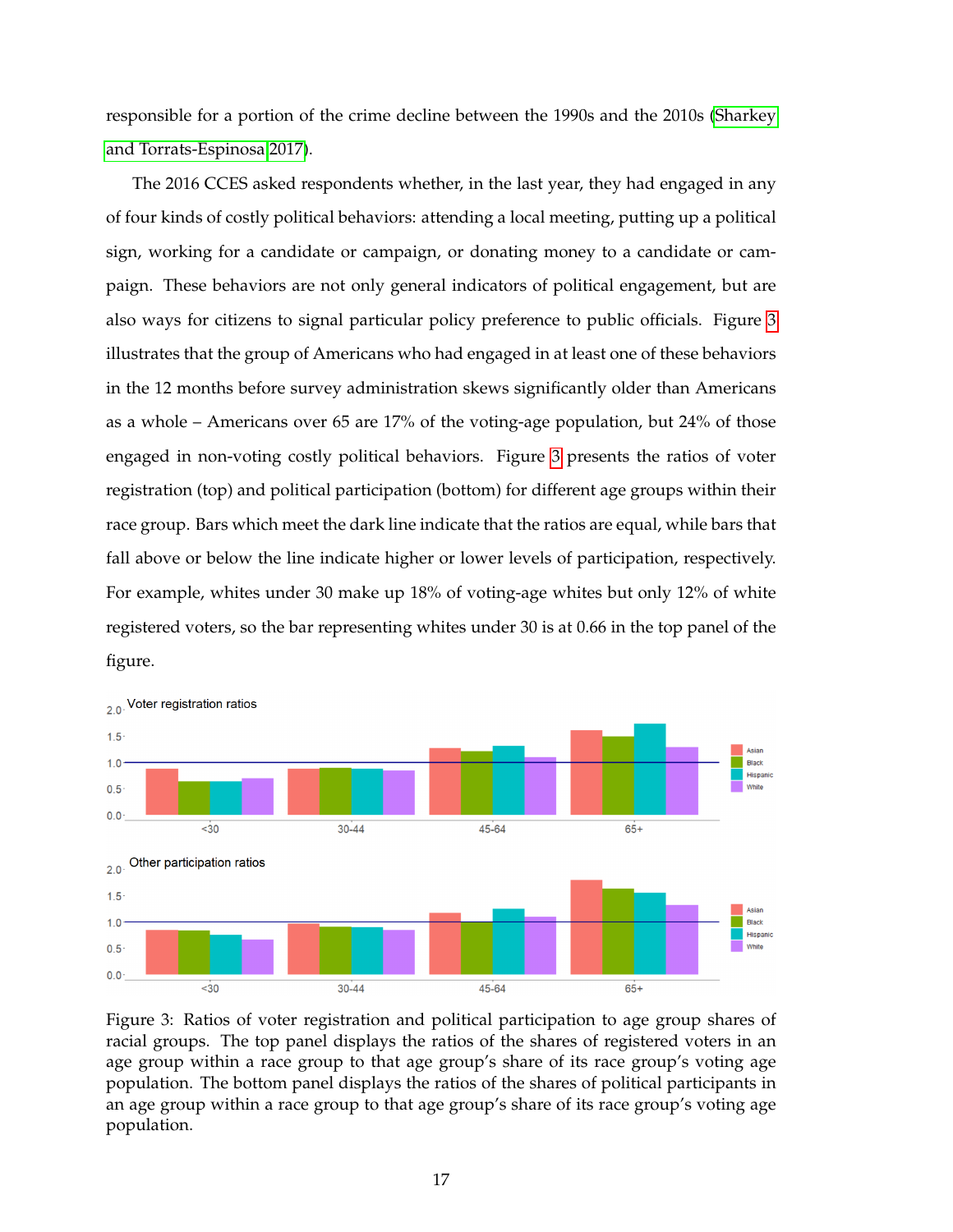Column (2) of Table [4](#page-19-0) shows that these differences can be partly, but not fully, explained by race, party identification, gender, income, education level, presence of a child in the home, homeowning status, and state. Conditional on all these variables, those 30 to 44 are actually 5% less likely to participate in politics, those 45 to 64 are no more or less likely, and those over 65 are 10% more likely, compared to those under age 30.

Column (1) of Table [4](#page-19-0) below shows that these large age differences in voting participation persist even holding party identification, gender, income, education level, presence of a child in the home, and homeowning status constant. Conditional on those background variables and including state fixed effects, those age 30 to 44 are 7.5% more likely to be registered voters than those under 30, those age 45 to 64 are 21.5% more likely to be registered voters than those under 30, and those over 65 are 35% more likely to be registered voters than those under 30. By contrast, holding those background variables and age group constant, Blacks are just 5% less likely to be registered voters than whites, Hispanics 8% less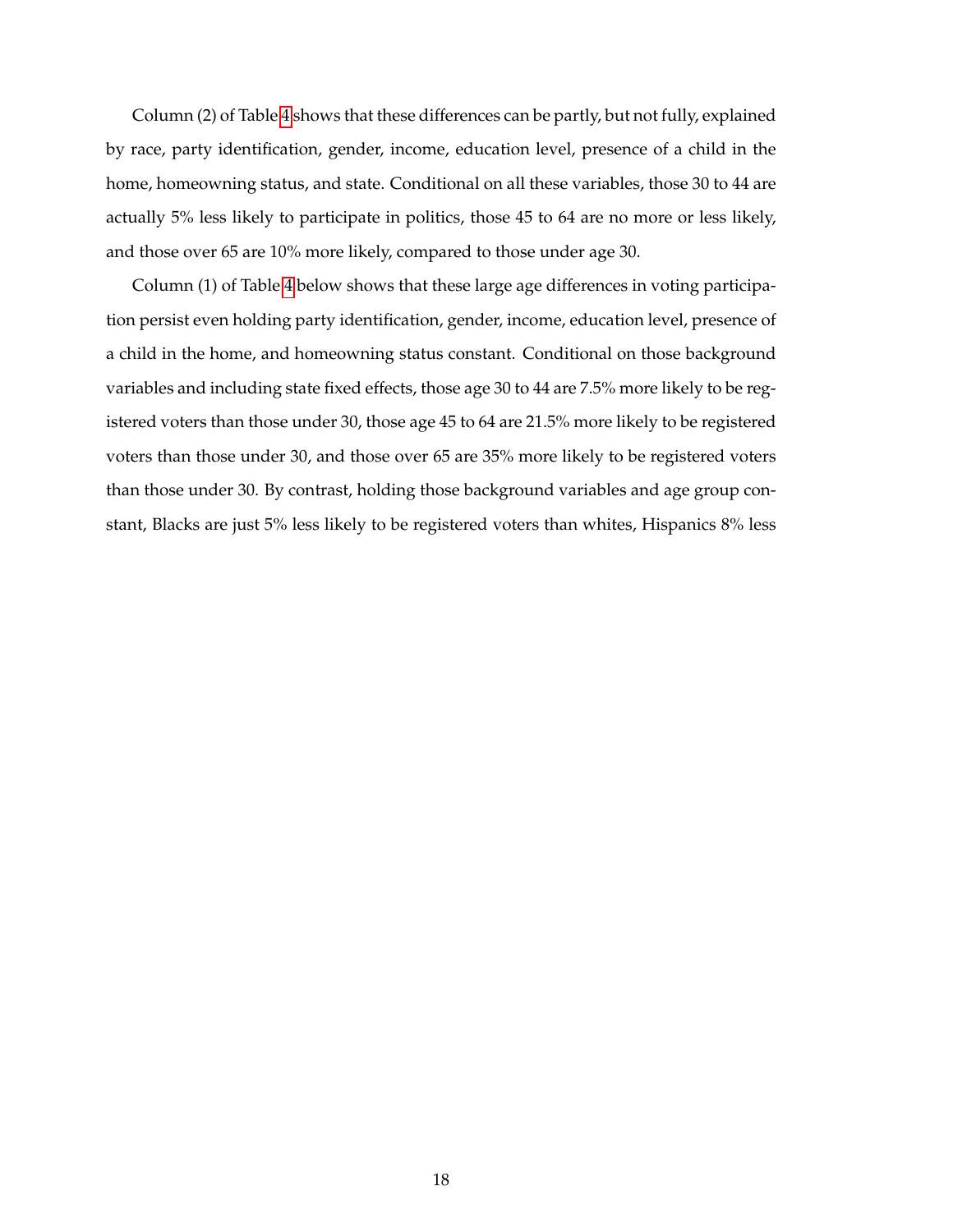likely, and Asians 14% less likely.

|                          | Registered voter | Other political           |
|--------------------------|------------------|---------------------------|
|                          |                  | participation (past year) |
|                          | (1)              | (2)                       |
| Age 30-44                | $0.077***$       | $-0.065***$               |
|                          | (0.006)          | (0.007)                   |
| Age 45-64                | $0.210***$       | $-0.044***$               |
|                          | (0.006)          | (0.007)                   |
| Age 65+                  | $0.321***$       | $0.040***$                |
|                          | (0.007)          | (0.008)                   |
| Black                    | $-0.021***$      | $-0.058***$               |
|                          | (0.007)          | (0.008)                   |
| Hispanic                 | $-0.084***$      | $-0.092***$               |
|                          | (0.008)          | (0.009)                   |
| Asian                    | $-0.192***$      | $-0.124***$               |
|                          | (0.010)          | (0.012)                   |
| Democrat                 | $0.071***$       | $0.114***$                |
|                          | (0.004)          | (0.005)                   |
| Male                     | $-0.015***$      | $0.081***$                |
|                          | (0.004)          | (0.004)                   |
| Medium metro county      | $0.019***$       | $-0.018***$               |
|                          | (0.006)          | (0.007)                   |
| Urban county             | $-0.008$         | $-0.024***$               |
|                          | (0.006)          | (0.007)                   |
| Income \$30k-\$60k       | $0.083***$       | $0.069***$                |
|                          | (0.005)          | (0.006)                   |
| Income \$60k-\$100k      | $0.119***$       | $0.136***$                |
|                          | (0.006)          | (0.006)                   |
| Income over \$100k       | $0.146***$       | $0.206***$                |
|                          | (0.007)          | (0.007)                   |
| HS grad                  | $-0.042***$      | $-0.019$                  |
|                          | (0.011)          | (0.012)                   |
| Some college             | $-0.037***$      | $-0.014$                  |
|                          | (0.011)          | (0.012)                   |
| College grad             | $-0.045***$      | $-0.006$                  |
|                          | (0.012)          | (0.013)                   |
| Postgrad                 | $-0.027**$       | 0.001                     |
|                          | (0.012)          | (0.013)                   |
| Child under 18           | $-0.053***$      | 0.009                     |
|                          | (0.005)          | (0.006)                   |
| Homeowner                | $0.023***$       | $0.049***$                |
|                          | (0.005)          | (0.005)                   |
| Violent crime rate (log) | $-0.017***$      | $0.013**$                 |
|                          | (0.005)          | (0.005)                   |
| Constant                 | $0.418***$       | $0.118***$                |
|                          | (0.024)          | (0.026)                   |
| Observations             | 55,382           | 45,028                    |
| $R^2$                    | 0.128            | 0.067                     |
| Adjusted $R^2$           | 0.127            | 0.066                     |
|                          |                  |                           |

<span id="page-19-0"></span>Table 4: Predicting registered voter status and non-voting political participation

*Note:* \*\*\*p<0.1; \*\*p<0.05; \*\*\*p<0.01

<sup>1</sup> *Notes:* <sup>∗</sup>p<0.1; ∗∗p<0.05; ∗∗∗p<0.01.

 $2$  Omitted categories: no HS, rural county, white, age under 30.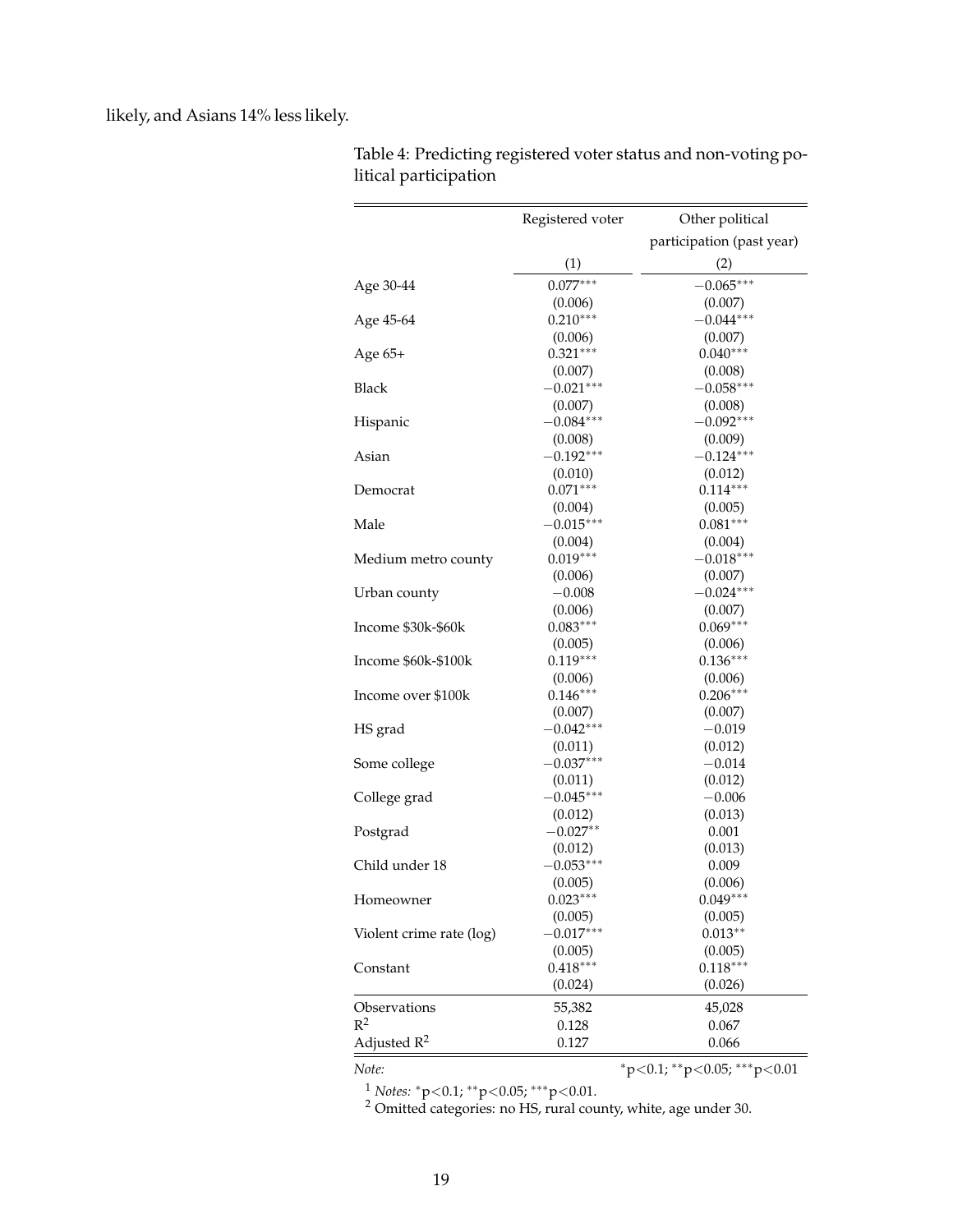These differences in voting rates are consequential for policing policy because demographic groups who are numerical minorities can be decisive in local elections [\(Hajnal and](#page-26-7) [Trounstine 2005\)](#page-26-7), and because public safety policy is especially responsive to the preferences of local voters [\(Gerber and Hopkins 2011\)](#page-25-12).

#### **4.4.2 Policy consequences**

Large differences in both opinion and the rate of political participation do not necessarily mean that policy outcomes are biased towards the preferences of the higher-participation group. To show that seniors are indeed influential in achieving larger municipal police departments, I turn to data from the Law Enforcement Management and Administrative Statistics (LEMAS) Survey, an occasional survey of law enforcement agencies nationwide conducted by the Bureau of Justice Statistics (BJS). BJS sends the survey form to all agencies with over 100 full-time sworn officers, and to a nationally representative sample of smaller agencies. The survey includes detailed questions about agency staff, including the number of full-time sworn officers.

To empirically test the relationship between senior citizen political participation and sworn police force size, I combine data from the LEMAS 2013 survey with city-level demographic data from the ACS (2011-2015 5-year estimates) and crime data from the UCR program (2013 data), and data from the LEMAS 2007 survey with city-level demograhic data from the ACS (2006-2010 5-year estimates) and crime data from the 2007 UCR reports.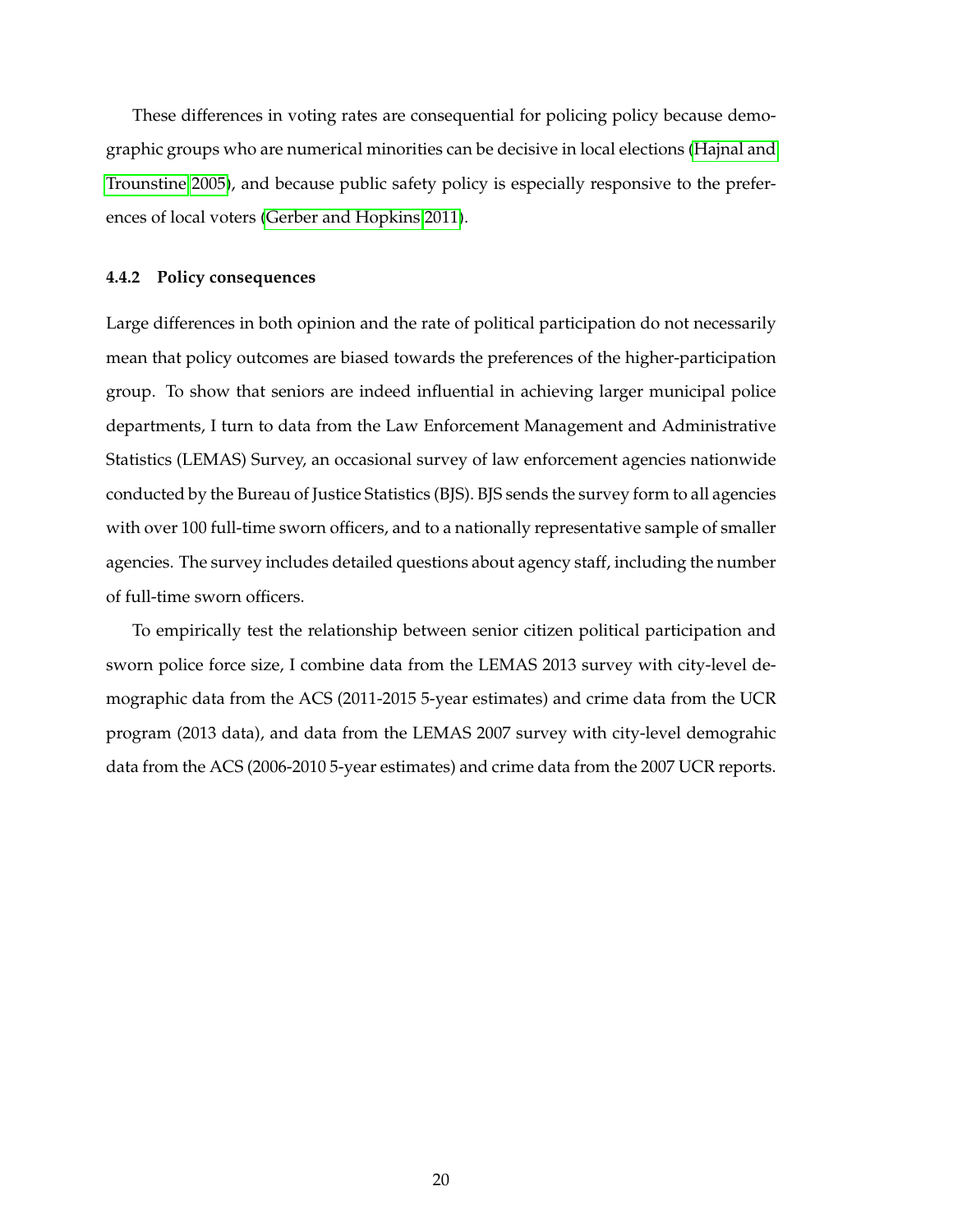|                          | Dependent variable:       |                                   |  |
|--------------------------|---------------------------|-----------------------------------|--|
|                          | Officers per capita (log) | Budget per capita (log)           |  |
|                          | (1)                       | (2)                               |  |
| Share over 65            | $0.133***$                | $0.087***$                        |  |
|                          | (0.014)                   | (0.017)                           |  |
| <b>Share Black</b>       | $-0.121***$               | $-0.135***$                       |  |
|                          | (0.019)                   | (0.024)                           |  |
| PC income (log)          | $0.343***$                | $0.546***$                        |  |
|                          | (0.054)                   | (0.068)                           |  |
| Violent crime rate (log) | $0.587***$                | $0.613***$                        |  |
|                          | (0.015)                   | (0.019)                           |  |
| LEMAS <sub>2013</sub>    | $0.888***$                | $0.689***$                        |  |
|                          | (0.088)                   | (0.112)                           |  |
| Constant                 | $-11.830***$              | $-1.652**$                        |  |
|                          | (0.677)                   | (0.841)                           |  |
| State fixed effects?     | Yes                       | Yes                               |  |
| Observations             | 1,338                     | 1,304                             |  |
| $R^2$                    | 0.679                     | 0.585                             |  |
| Note:                    |                           | $*p<0.1$ ; $*p<0.05$ ; $**p<0.01$ |  |

<span id="page-21-0"></span>Table 5: Predicting police force size and budget using city-level demographic variables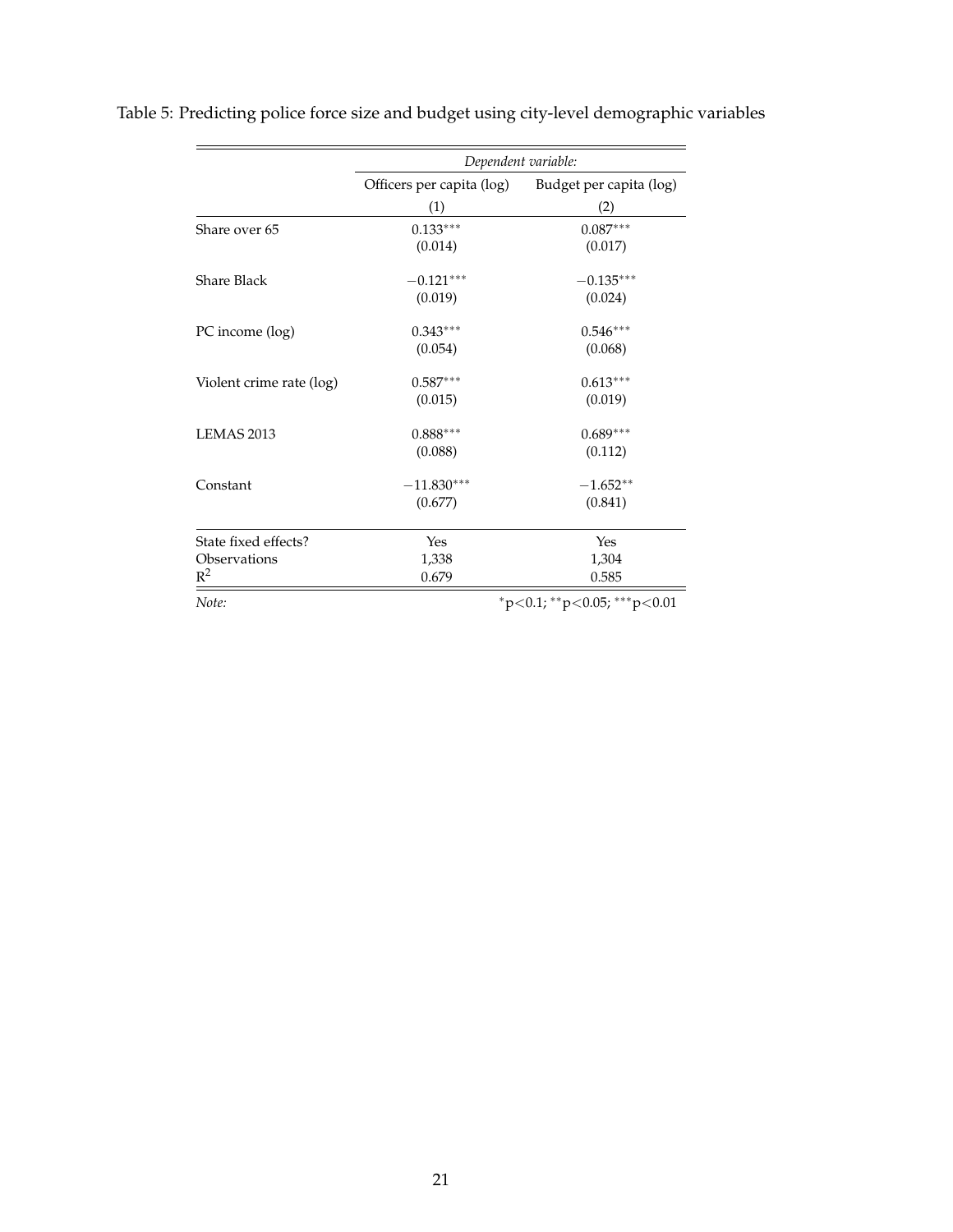Table [5](#page-21-0) shows that, holding a city's share Black residents, per capita income, violent crime rate, and state constant, a 10% increase in the share of voting-age residents over 65 is associated with a 1.3% increase in the number of police officers per capita and a 0.8% increase in the police department operating budget per capita. For a city with 50,000 residents, these coefficients translate into a police department with a predicted value of 350 full-time sworn officers adding 5 additional full-time sworn officers if its share of votingage residents over 65 increased by 10%. For the same city, this model would predict a police department operating budget of \$45.4 million to increase to \$45.8 million if its share of voting-age residents over 65 increased by 10%. The inclusion of two time periods in this data analysis also allows me to non-parametrically control for national differences in police force sizes between 2007 and 2013. (Just 8.7% of residents are over 65 in the mean city, and so for the mean city, a 10% increase in the share of residents over 65 would represent an increase from 8.7% to 9.6%.)

This analysis should not be considered causal because the share of senior citizens is not randomly assigned to cities. This analysis is also limited by the relatively small number of cities (669) which completed both the LEMAS and the UCR in both 2007 and 2013. But it shows that senior citizen share of the population is significantly positively associated with police force size and budget, even when accounting for important confounders in city demographics and crime rates.

## **5 Discussion and Conclusion**

In this paper, I have sought to show that senior citizens are a pro-police interest group by (1) showing that today's senior citizens have shared attitudes on policing not shared with younger age cohorts, even co-ethnic younger age cohorts, and (2) showing that disproportionately high rate of political participation by today's seniors likely results in larger and better-funded police departments in cities where they make up a relatively larger share of the population.

By showing that senior citizens operate as a largely overlooked interest group at the local level, these results beg the question of what other policies are systematically favored by senior citizens and how that might be affecting local policy. This question is perhaps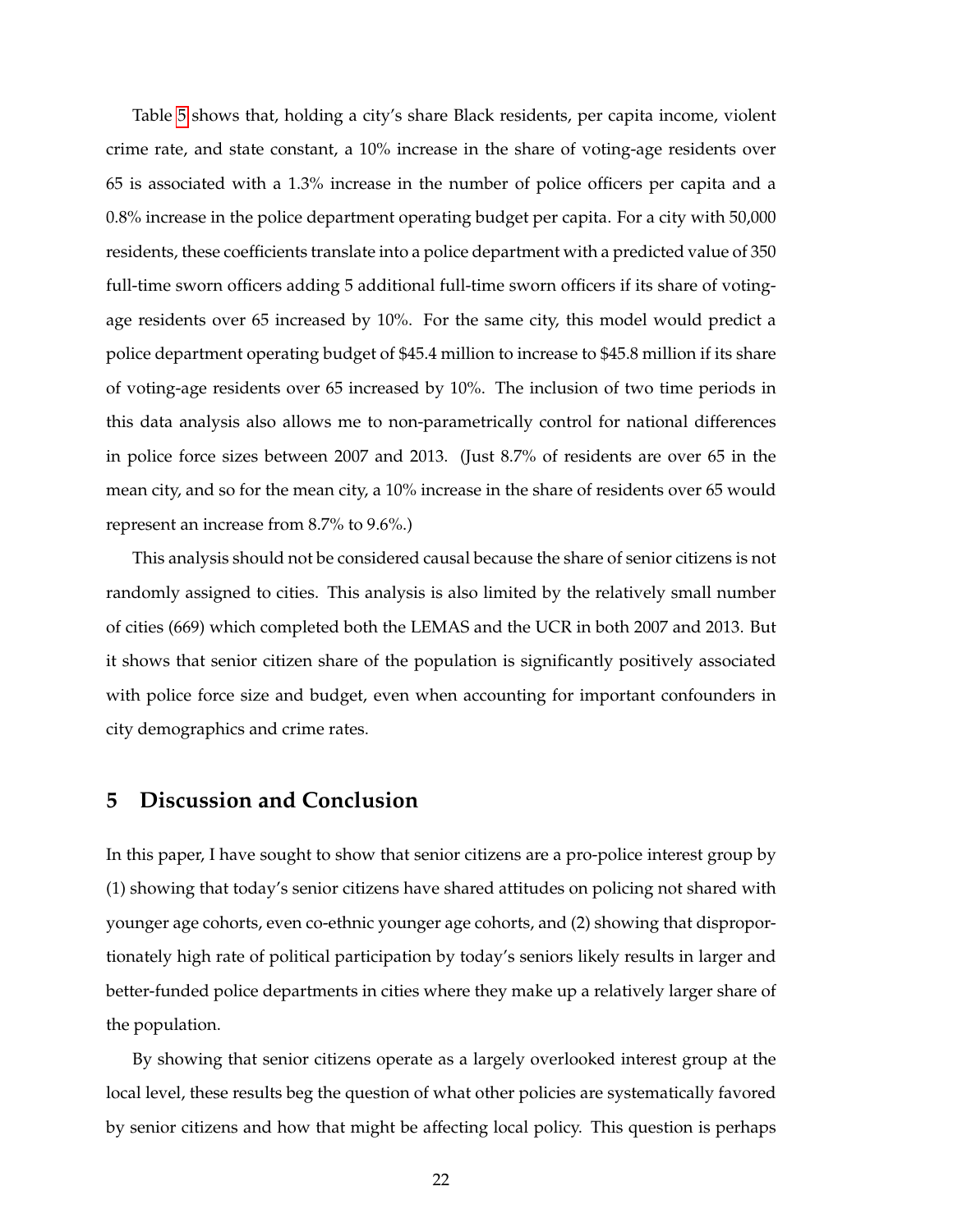particularly important in the current sociopolitical moment, since the risks and benefits of different public health restrictions, vaccination campaigns, and educational and business re-openings fall very differently on seniors and non-seniors duing the COVID-19 pandemic.

These results also suggest a solution to a longstanding puzzle concerning the expansion of police departments in an ever-safer America. The rate of violent crime fell by 38% and the rate of property crime fell by 44% between 1987 and 2013. But U.S. local police departments expanded the size of their officer corps by 34% on average over the same period [\(Truman and Morgan 2016\)](#page-29-7). Police departments which saturate low-income, majorityminority neighborhoods with patrol officers face mounting criticism from community organizations cognizant of the detrimental impact of chronic, involuntary law enforcement contact [\(Brunson and Miller 2006\)](#page-24-7). City policy seems to be responsive to the public's preferences [\(Gerber and Hopkins 2011\)](#page-25-12), and many police departments make specific efforts to incorporate community feedback into their strategy and tactics [\(Tillyer 2018\)](#page-29-8). The results in this paper suggest that one explanation for the persistence of large police departments despite these despite falling crime and criticism of police tactics is the confluence of age differences in opinion and political participation on policing. This form of turnout bias may be partly responsible for policies which lead young people to have frequent, involuntary contact with the police, which is both burdensome in and of itself and has potentially serious downstream consequences, most notably for incarceration and labor market participation [\(Meares 2004;](#page-27-6) [Lopoo and Western 2005;](#page-27-7) [Pager 2008\)](#page-27-8). These results suggest that testing strategies for increasing youth participation in criminal justice policymaking – already an area of exploration by some scholars of the criminal justice system – is likely to be a fruitful avenue for future research as well [\(Luttig and Cohen 2016;](#page-27-9) [Weaver, Prowse,](#page-29-9) [and Piston 2019;](#page-29-9) [Weaver and Geller 2019\)](#page-29-10).

Finally, by illuminating how racial minorities suffer disproportionately from the wellstudied problem of youth under-representation [\(Schlozman, Verba, and Brady 2012\)](#page-28-6), these results suggest that increased youth political participation may also help ameliorate racial minority under-representation in politics. Prior research has noted the severe underrepresentation of minorities even in local-level political institutions, such as city coun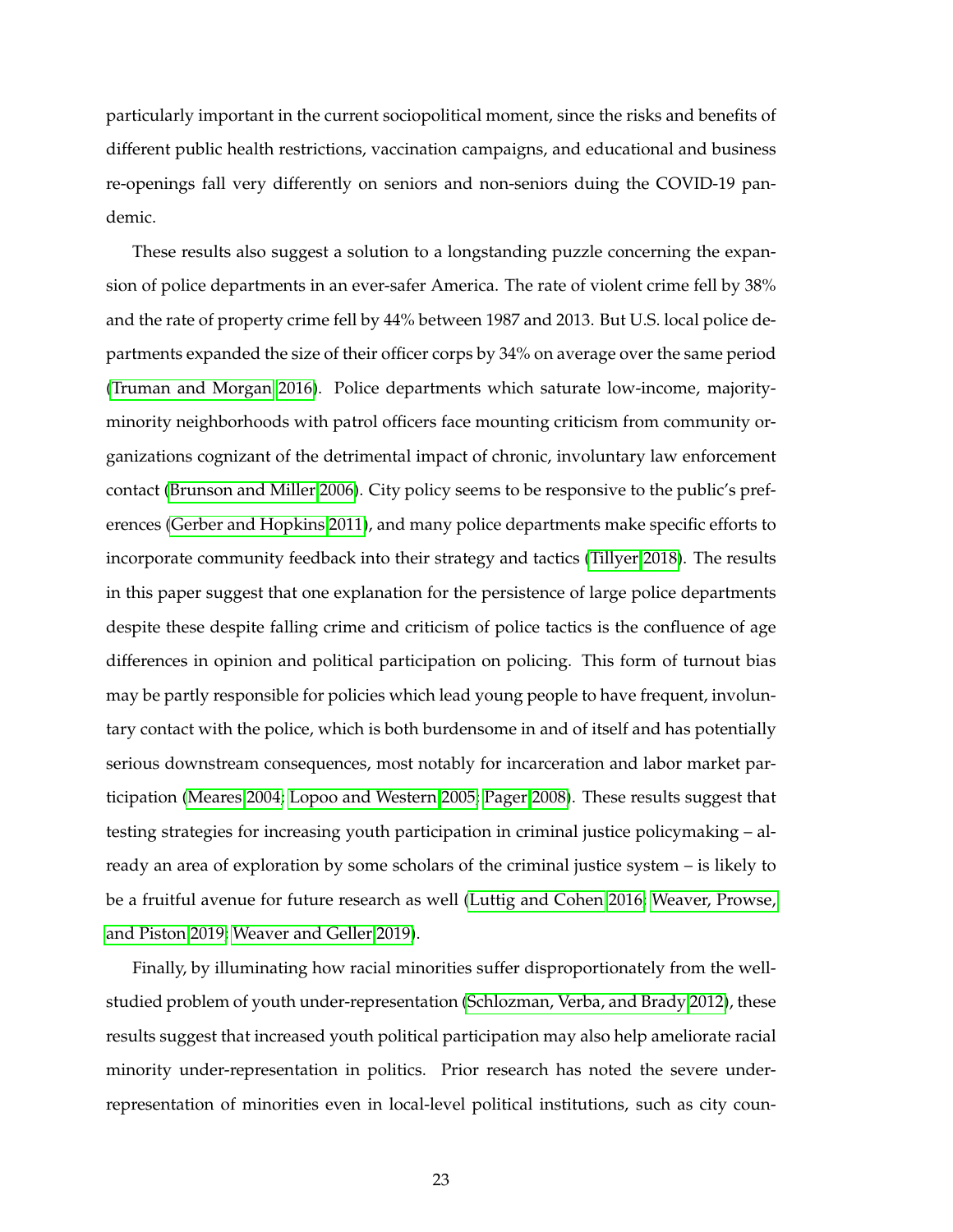cils, and attributed this to low minority turnout [\(Hajnal and Trounstine 2005\)](#page-26-7), insufficient voting rights protections [\(Marschall and Rutherford 2016\)](#page-27-10), or districting practices [\(Troun](#page-29-11)[stine and Valdini 2008\)](#page-29-11). The challenge of youth representation may be especially acute in the case of criminal justice policy, where individuals most directly affected are often officially disenfranchised or informally demotivated from political participation due to their adverse experiences with government authority [\(Lerman and Weaver 2014;](#page-26-12) [White 2016\)](#page-30-2). Increased political participation among those who are both young *and* non-white could reverberate in several policy domains which implicate dimensions of both age and race.

## **References**

- <span id="page-24-4"></span>Achen, Christopher H, and Larry M Bartels. 2017. *Democracy for realists: Why elections do not produce responsive government*. Vol. 4 Princeton University Press.
- <span id="page-24-6"></span>Angrist, Joshua, and Jörn-Steffen Pischke. 2009. *Mostly Harmless Econometrics*. Princeton, N.J.: Princeton University Press.
- <span id="page-24-1"></span>Anzia, Sarah F. 2013. *Timing and turnout: How off-cycle elections favor organized groups*. University of Chicago Press.
- <span id="page-24-2"></span>Anzia, Sarah F. 2019. "When does a group of citizens influence policy? Evidence from senior citizen participation in city politics." *The Journal of Politics* 81 (1): 1–14.
- <span id="page-24-5"></span>Berinsky, Adam J. 2005. "The perverse consequences of electoral reform in the United States." *American Politics Research* 33 (4): 471–491.
- <span id="page-24-7"></span>Brunson, Rod K, and Jody Miller. 2006. "Gender, race, and urban policing: The experience of African American youths." *Gender & Society* 20 (4): 531–552.
- <span id="page-24-3"></span>Citrin, Jack, Eric Schickler, and John Sides. 2003. "What if everyone voted? Simulating the impact of increased turnout in senate elections." *American Journal of Political Science* 47 (1): 75–90.
- <span id="page-24-0"></span>Dahl, Robert A. 1961. *Who governs?: Democracy and power in an American city*. Yale University Press.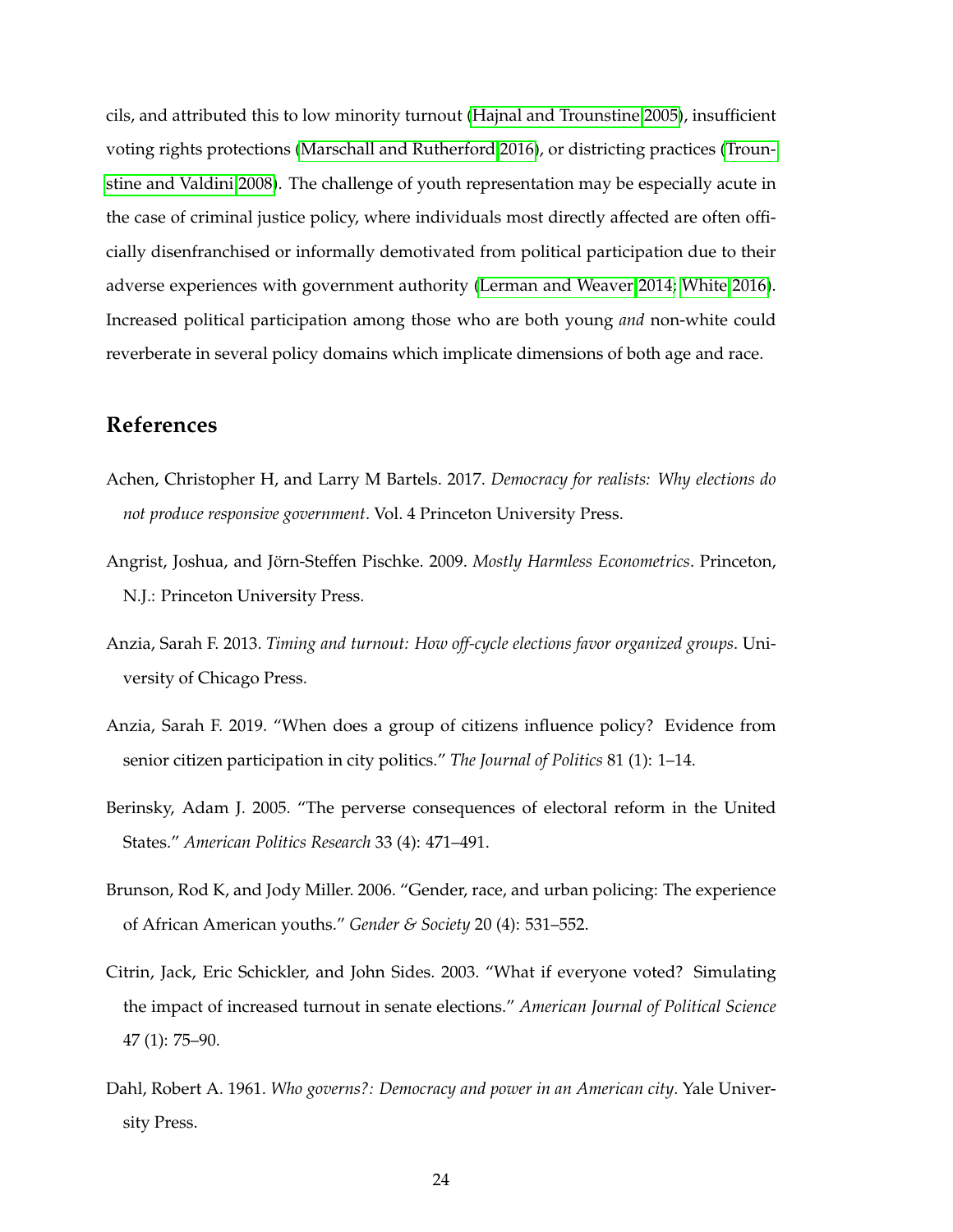- <span id="page-25-10"></span>de Leon, Charles L Ponce. 2015. *That's the Way it is: A History of Television News in America*. University of Chicago Press.
- <span id="page-25-2"></span>Eckhouse, Laurel. 2019. "Race, Party, and Representation in Criminal Justice Politics." *The Journal of Politics* 81 (3): 1143–1152.
- <span id="page-25-8"></span>Edsall, Thomas Byrne, and Mary D Edsall. 1992. *Chain reaction: The impact of race, rights, and taxes on American politics*. WW Norton & Company.
- <span id="page-25-9"></span>Einstein, Katherine Levine, Maxwell Palmer, and David M Glick. 2019. "Who participates in local government? Evidence from meeting minutes." *Perspectives on Politics* 17 (1): 28–46.

<span id="page-25-6"></span>Ferraro, Kenneth F. 1995. *Fear of crime: Interpreting victimization risk*. SUNY press.

<span id="page-25-3"></span>Fisher, Patrick. 2008. "Is there an emerging age gap in US politics?" *Society* 45 (6): 504–511.

<span id="page-25-4"></span>Fisher, Patrick. 2010. "The age gap in the 2008 presidential election." *Society* 47 (4): 295–300.

- <span id="page-25-1"></span>Fouirnaies, Alexander, and Andrew B Hall. 2018. "How do interest groups seek access to committees?" *American Journal of Political Science* 62 (1): 132–147.
- <span id="page-25-12"></span>Gerber, Elizabeth, and Daniel Hopkins. 2011. "When Mayors Matter: Estimating the Impact of Mayoral Partisanship on City Policy." *American Journal of Political Science* 55 (2): 326-339.
- <span id="page-25-0"></span>Gilens, Martin, and Benjamin I Page. 2014. "Testing theories of American politics: Elites, interest groups, and average citizens." *Perspectives on politics* 12 (3): 564–581.
- <span id="page-25-5"></span>Gilliam Jr, Franklin D, and Shanto Iyengar. 2000. "Prime suspects: The impact of local television news on attitudes about crime and race." *American Journal of Political Science* 44 (3): 560–573.
- <span id="page-25-7"></span>Glenn, Norval D, and Michael Grimes. 1968. "Aging, voting, and political interest." *American sociological review*: 563–575.
- <span id="page-25-11"></span>Griffin, John D, and Brian Newman. 2005. "Are voters better represented?" *The Journal of Politics* 67 (4): 1206–1227.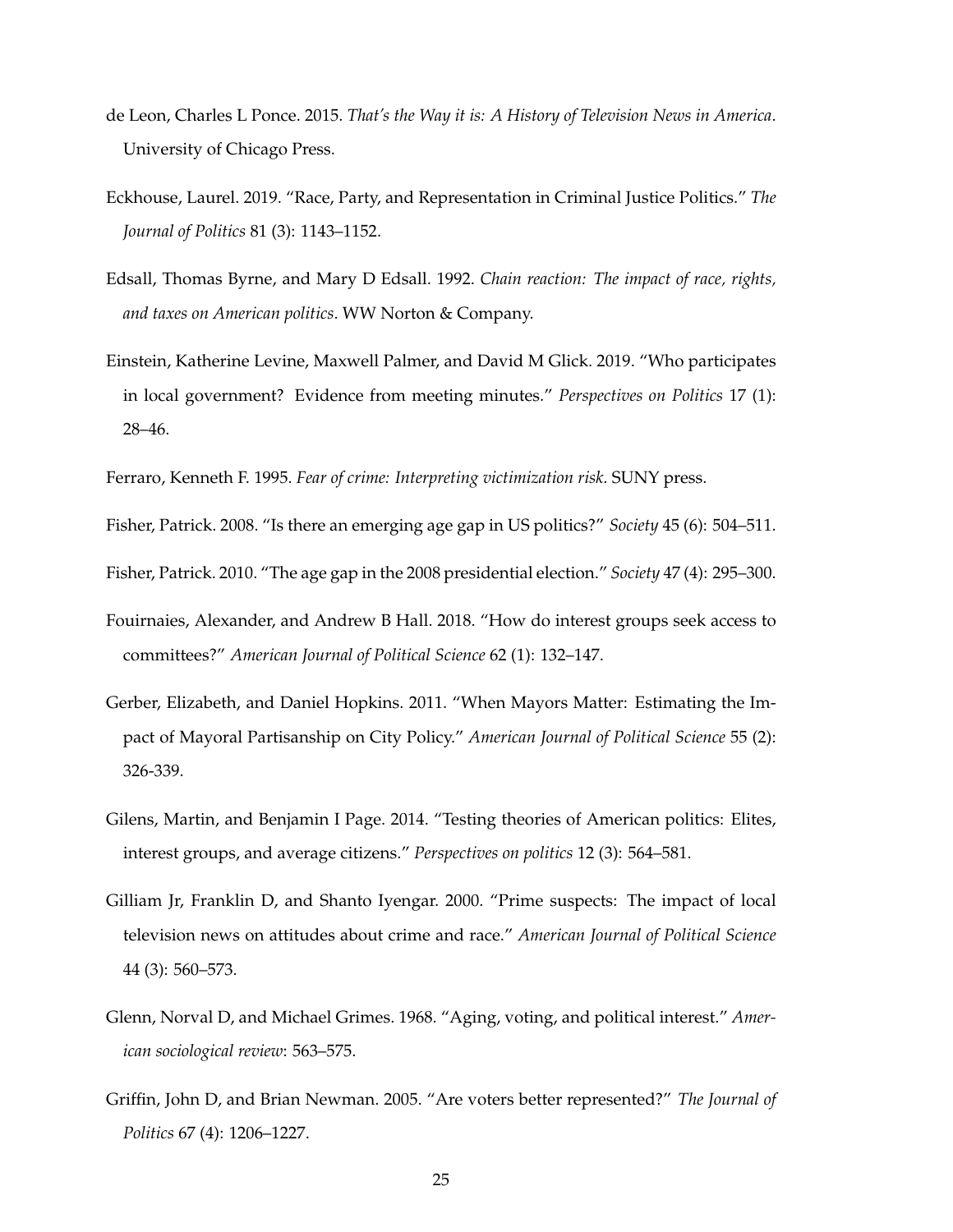- <span id="page-26-7"></span>Hajnal, Zoltan, and Jessica Trounstine. 2005. "Where turnout matters: The consequences of uneven turnout in city politics." *The Journal of Politics* 67 (2): 515–535.
- <span id="page-26-0"></span>Hankinson, Michael. 2018. "When do renters behave like homeowners? High rent, price anxiety, and NIMBYism." *American Political Science Review* 112 (3): 473–493.
- <span id="page-26-11"></span>Harcourt, Bernard E, and Jens Ludwig. 2006. "Broken windows: New evidence from New York City and a five-city social experiment." *U. Chi. L. Rev.* 73: 271.
- <span id="page-26-4"></span>Howell, Susan E, Huey L Perry, and Matthew Vile. 2004. "Black cities/white cities: Evaluating the police." *Political Behavior* 26 (1): 45–68.
- <span id="page-26-1"></span>Hrebenar, Ronald J, and Ruth K Scott. 2015. *Interest group politics in America*. Routledge.
- <span id="page-26-9"></span>Hudson, Robert B. 2018. "Gerontology's political blind spot." *Public Policy & Aging Report* 28 (1): 4–8.
- <span id="page-26-3"></span>Hurwitz, Jon, and Mark Peffley. 2005. "Playing the race card in the post–Willie Horton era: The impact of racialized code words on support for punitive crime policy." *Public Opinion Quarterly* 69 (1): 99–112.
- <span id="page-26-5"></span>Jackson, Jonathan. 2004. "Experience and expression: Social and cultural significance in the fear of crime." *British journal of criminology* 44 (6): 946–966.
- <span id="page-26-10"></span>Jennings, M Kent, Laura Stoker, and Jake Bowers. 2009. "Politics across generations: Family transmission reexamined." *The Journal of Politics* 71 (3): 782–799.
- <span id="page-26-2"></span>Kinder, Donald R, Lynn M Sanders, and Lynn M Sanders. 1996. *Divided by color: Racial politics and democratic ideals*. University of Chicago Press.
- <span id="page-26-8"></span>Lenz, Gabriel S. 2013. *Follow the leader?: how voters respond to politicians' policies and performance*. University of Chicago Press.
- <span id="page-26-12"></span>Lerman, Amy E, and Vesla M Weaver. 2014. *Arresting Citizenship: The Democratic Consequences of American Crime Control*. Chicago: Univ. of Chicago Press.
- <span id="page-26-6"></span>Lijphart, Arend. 1997. "Unequal participation: Democracy's unresolved dilemma presidential address, American Political Science Association, 1996." *American political science review* 91 (1): 1–14.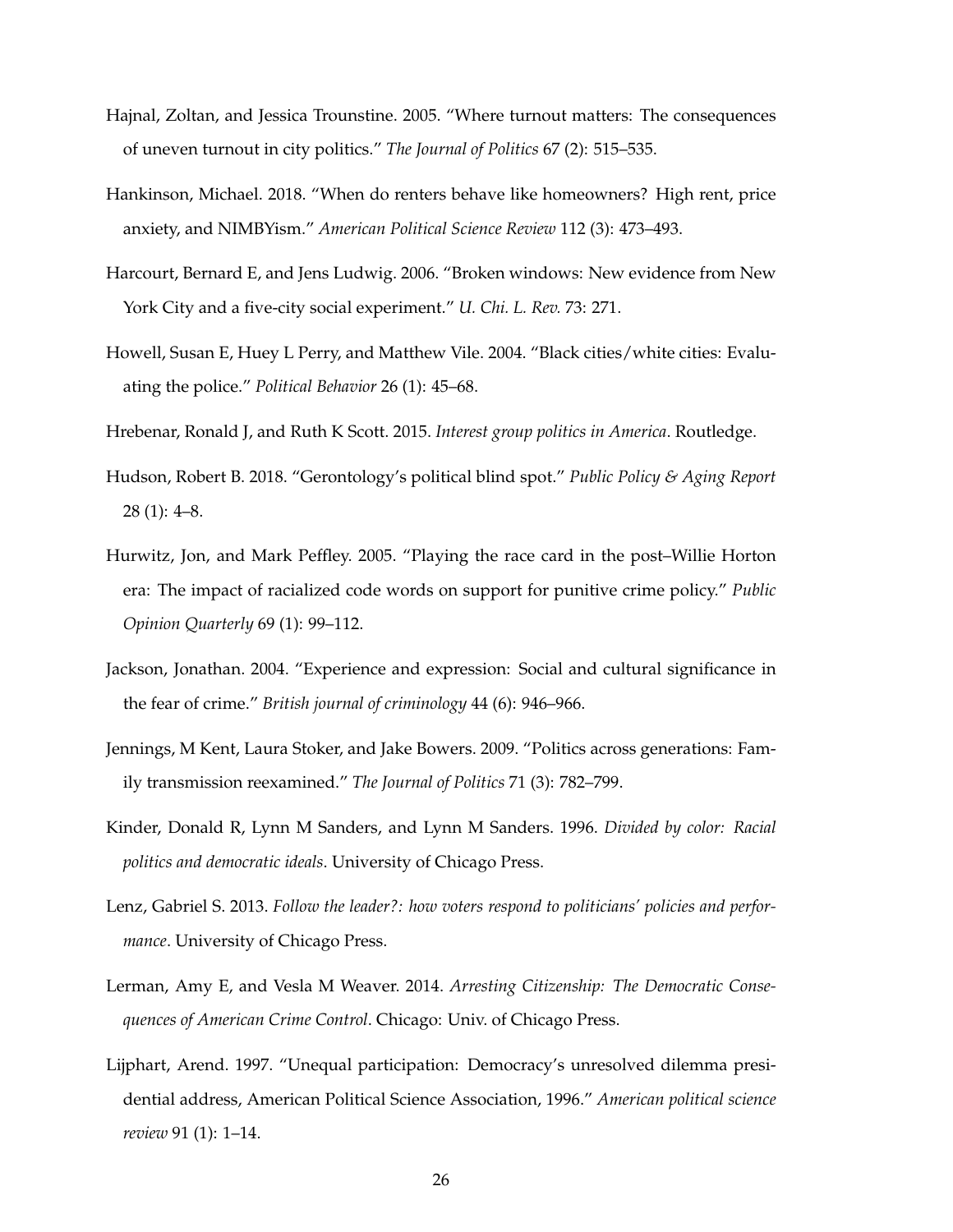- <span id="page-27-7"></span>Lopoo, Leonard M, and Bruce Western. 2005. "Incarceration and the formation and stability of marital unions." *Journal of Marriage and Family* 67 (3): 721–734.
- <span id="page-27-1"></span>Lowry, Dennis T, Tarn Ching Josephine Nio, and Dennis W Leitner. 2003. "Setting the public fear agenda: A longitudinal analysis of network TV crime reporting, public perceptions of crime, and FBI crime statistics." *Journal of communication* 53 (1): 61–73.
- <span id="page-27-9"></span>Luttig, Matthew D, and Cathy J Cohen. 2016. "How social media helps young people– especially minorities and the poor–get politically engaged." *Monkey Cage, Washington Post* 9.
- <span id="page-27-2"></span>Malmendier, Ulrike, and Stefan Nagel. 2011. "Depression babies: do macroeconomic experiences affect risk taking?" *The Quarterly Journal of Economics* 126 (1): 373–416.
- <span id="page-27-10"></span>Marschall, Melissa J, and Amanda Rutherford. 2016. "Voting rights for whom? Examining the effects of the voting rights act on latino political incorporation." *American Journal of Political Science* 60 (3): 590–606.
- <span id="page-27-5"></span>Martin, Paul S, and Michele P Claibourn. 2013. "Citizen participation and congressional responsiveness: New evidence that participation matters." *Legislative Studies Quarterly* 38 (1): 59–81.
- <span id="page-27-4"></span>Mastrorocco, Nicola, and Luigi Minale. 2018. "News media and crime perceptions: Evidence from a natural experiment." *Journal of Public Economics* 165: 230–255.
- <span id="page-27-6"></span>Meares, Tracey L. 2004. "Mass Incarceration: Who Pays the Price for Criminal Offending?" *Criminology & Public Policy* 3 (2): 295–302.
- <span id="page-27-3"></span>Mitchell, Amy, Jesse Holcomb, and Dana Page. 2015. "Local news in a digital age." *Pew Research Center*.
- <span id="page-27-8"></span>Pager, Devah. 2008. *Marked: Race, crime, and finding work in an era of mass incarceration*. University of Chicago Press.
- <span id="page-27-0"></span>Pampel, Fred C, and John B Williamson. 1989. *Age, class, politics, and the welfare state*. Cambridge University Press.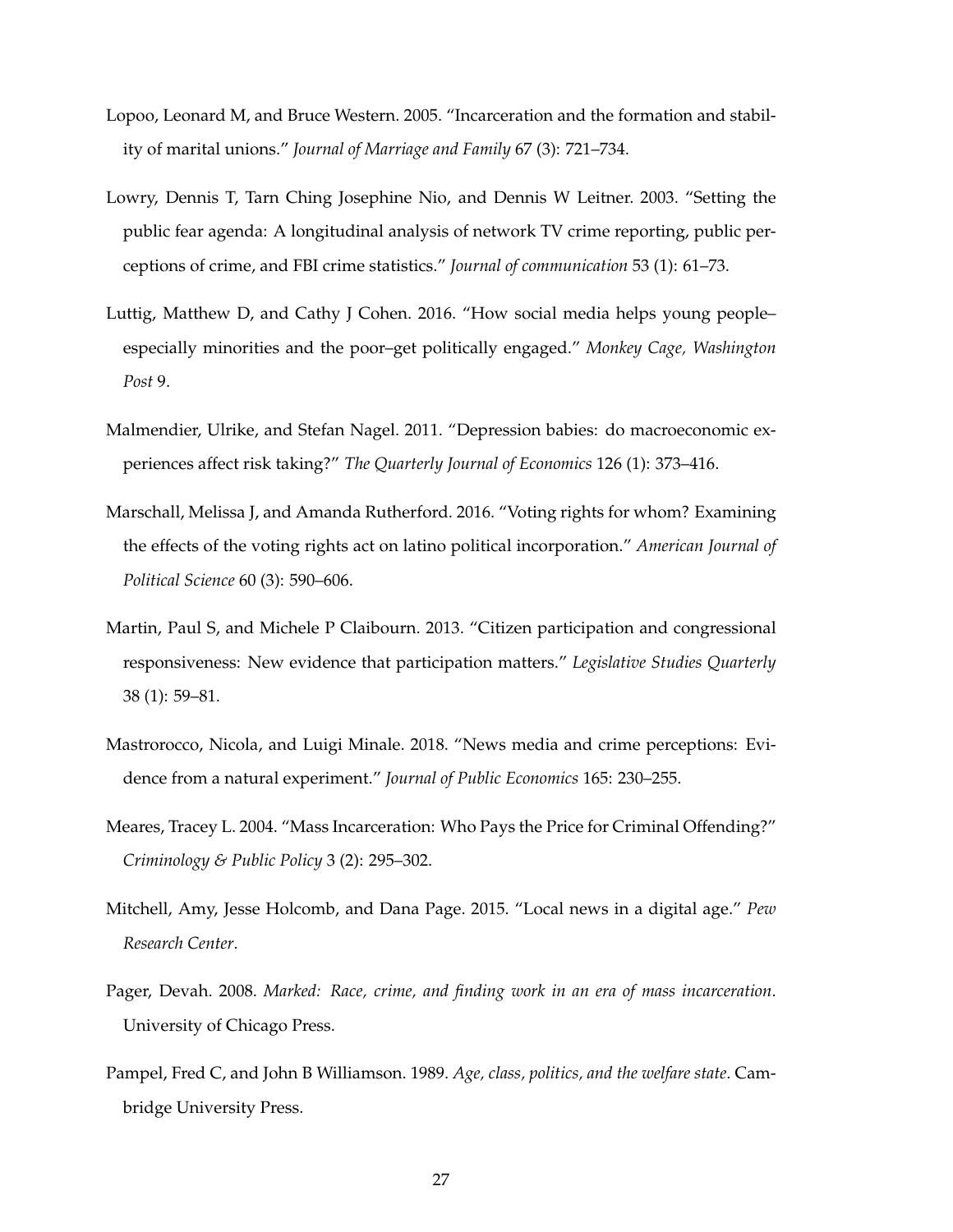- <span id="page-28-1"></span>Poterba, James M. 1998. "Demographic change, intergenerational linkages, and public education." *The American Economic Review* 88 (2): 315–320.
- <span id="page-28-4"></span>Rosenbaum, Dennis P, Amie M Schuck, Sandra K Costello, Darnell F Hawkins, and Marianne K Ring. 2005. "Attitudes toward the police: The effects of direct and vicarious experience." *Police quarterly* 8 (3): 343–365.
- <span id="page-28-8"></span>Sances, Michael W. 2016. "The distributional impact of greater responsiveness: Evidence from New York towns." *The Journal of Politics* 78 (1): 105–119.
- <span id="page-28-7"></span>Scheingold, Stuart A. 2011. *The politics of law and order: Street crime and public policy*. Quid Pro Books.
- <span id="page-28-6"></span>Schlozman, Kay Lehman, Sidney Verba, and Henry E Brady. 2012. *The unheavenly chorus: Unequal political voice and the broken promise of American democracy*. Princeton University Press.
- <span id="page-28-3"></span>Schwadel, Philip, and Christopher RH Garneau. 2014. "An Age–Period–Cohort Analysis of Political Tolerance in the U nited S tates." *The Sociological Quarterly* 55 (2): 421–452.
- <span id="page-28-10"></span>Sears, David O, and Nicholas A Valentino. 1997. "Politics matters: Political events as catalysts for preadult socialization." *American Political Science Review* 91 (1): 45–65.
- <span id="page-28-11"></span>Sharkey, Patrick, and Gerald Torrats-Espinosa. 2017. "The Effect of Violent Crime on Economic Mobility." *Journal of Urban Economics* 102 (1): 22-33.
- <span id="page-28-9"></span>Simon, Jonathan. 2007. *Governing through crime: How the war on crime transformed American democracy and created a culture of fear*. Oxford University Press.
- <span id="page-28-5"></span>Snedker, Karen A. 2002. "Encyclopedia of Crime and Punishment.".
- <span id="page-28-2"></span>Sørensen, Rune J. 2013. "Does aging affect preferences for welfare spending? A study of peoples' spending preferences in 22 countries, 1985–2006." *European Journal of Political Economy* 29: 259–271.
- <span id="page-28-0"></span>Soss, Joe, and Vesla Weaver. 2017. "Police are our government: Politics, political science, and the policing of race–class subjugated communities." *Annual Review of Political Science* 20: 565–591.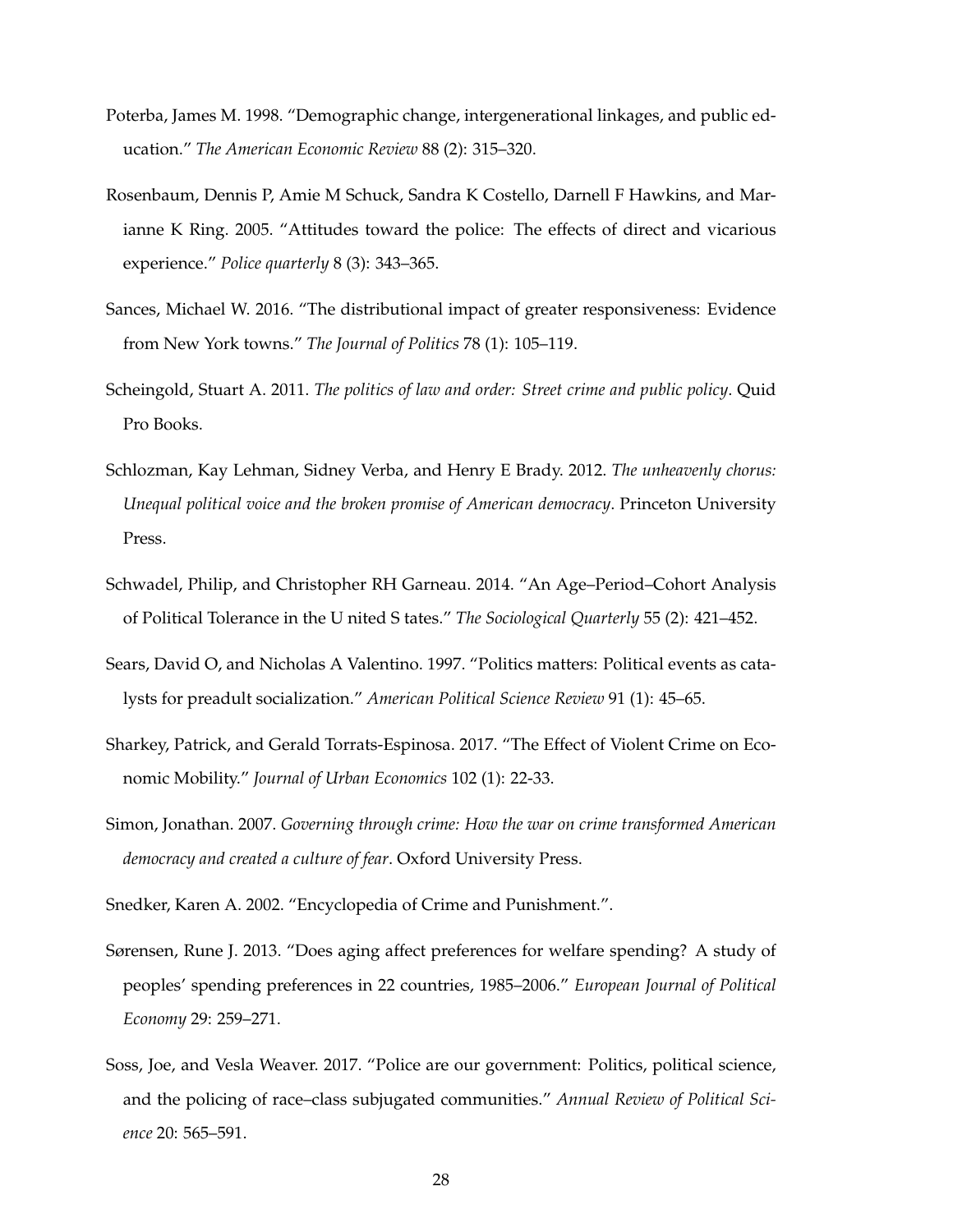- <span id="page-29-6"></span>Southwell, Priscilla L. 2016. "Tenor of Modern Political Campaigns: Alienation and Voter Turnout." *Why Don't Americans Vote? Causes and Consequences*: 173–83.
- <span id="page-29-4"></span>Strate, John M, Charles J Parrish, Charles D Elder, and Coit Ford. 1989. "Life span civic development and voting participation." *American Political Science Review* 83 (2): 443–464.
- <span id="page-29-8"></span>Tillyer, Rob. 2018. "Assessing the impact of community-oriented policing on arrest." *Justice Quarterly* 35 (3): 526–555.
- <span id="page-29-5"></span>Timpone, Richard J. 1998. "Structure, behavior, and voter turnout in the United States." *American Political Science Review* 92 (1): 145–158.
- <span id="page-29-11"></span>Trounstine, Jessica, and Melody E Valdini. 2008. "The context matters: The effects of singlemember versus at-large districts on city council diversity." *American Journal of Political Science* 52 (3): 554–569.
- <span id="page-29-1"></span>Truman, David Bicknell et al. 1971. *The governmental process*. Alfred A. Knopf.
- <span id="page-29-7"></span>Truman, J, and R Morgan. 2016. "Criminal victimization, 2015. Washington, DC: US Department of Justice, Office of Justice Programs, Bureau of Justice Statistics." *NCJ* 250180.
- <span id="page-29-2"></span>Unnever, James D, and Francis T Cullen. 2010. "The Social Sources of Americans Punitiveness: A Test of Three Competing Models." *Criminology* 48 (1): 99–129.
- <span id="page-29-9"></span>Weaver, Vesla, Gwen Prowse, and Spencer Piston. 2019. "Too Much Knowledge, Too Little Power: An Assessment of Political Knowledge in Highly Policed Communities." *The Journal of Politics* 81 (3): 1153–1166.
- <span id="page-29-10"></span>Weaver, Vesla M, and Amanda Geller. 2019. Transforming Police Surveillance of Kids to the Civic Incorporation of Youth. Technical report.
- <span id="page-29-0"></span>Weaver, Vesla M, and Amy E Lerman. 2010. "Political Consequences of the Carceral State." *American Political Science Review* 104 (4): 817–833.
- <span id="page-29-3"></span>Weitzer, Ronald, and Steven A Tuch. 2005. "Determinants of public satisfaction with the police." *Police quarterly* 8 (3): 279–297.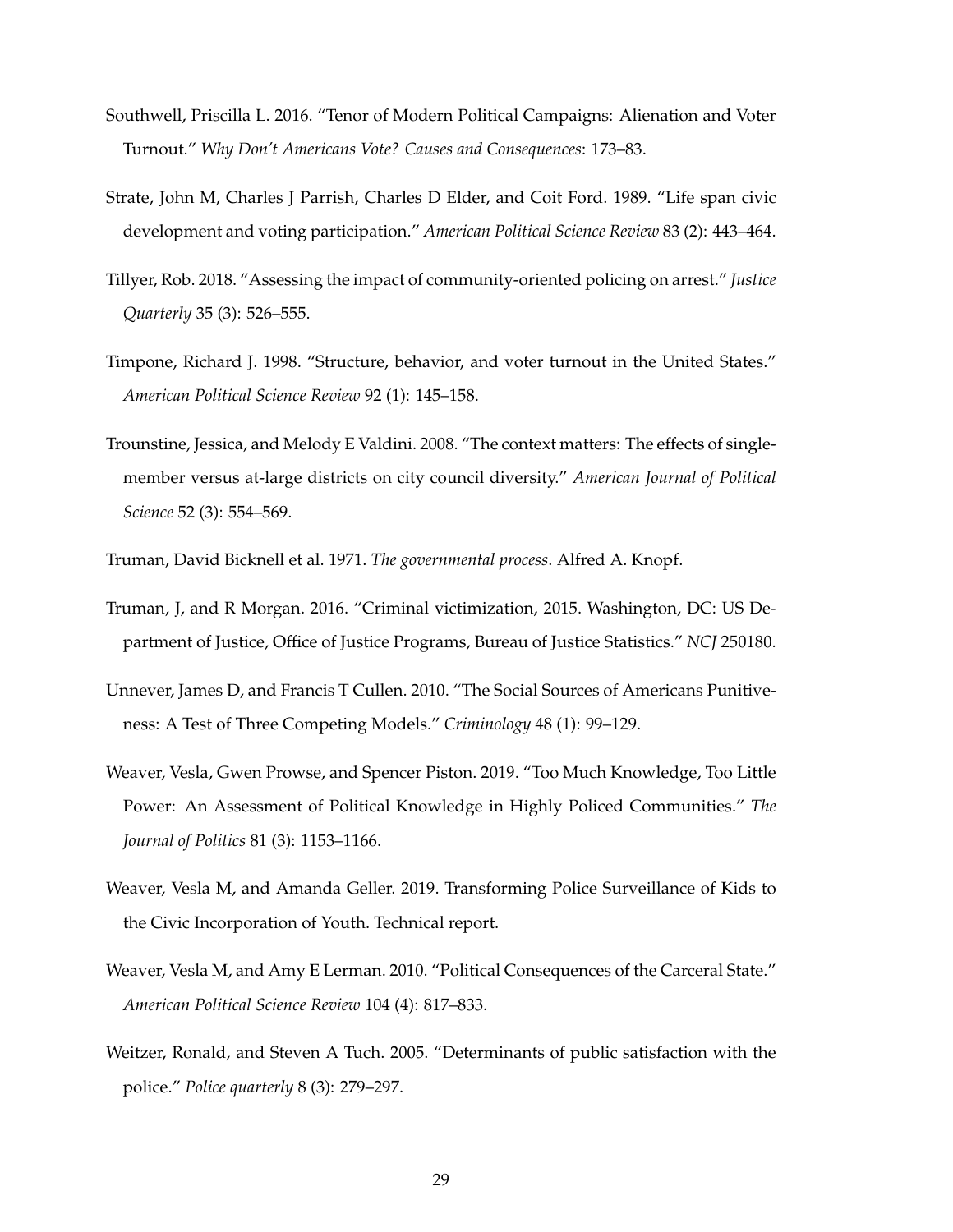- <span id="page-30-2"></span>White, Ariel. 2016. "Misdemeanor Disenfranchisement? The demobilizing effects of brief jail spells on potential voters." *American Political Science Review*: 1–14.
- <span id="page-30-0"></span>Yang, Yang, and Kenneth C Land. 2006. "A mixed models approach to the age-periodcohort analysis of repeated cross-section surveys, with an application to data on trends in verbal test scores." *Sociological methodology* 36 (1): 75–97.
- <span id="page-30-1"></span>Zimring, Franklin E. 2006. *The great American crime decline*. Oxford University Press, USA.